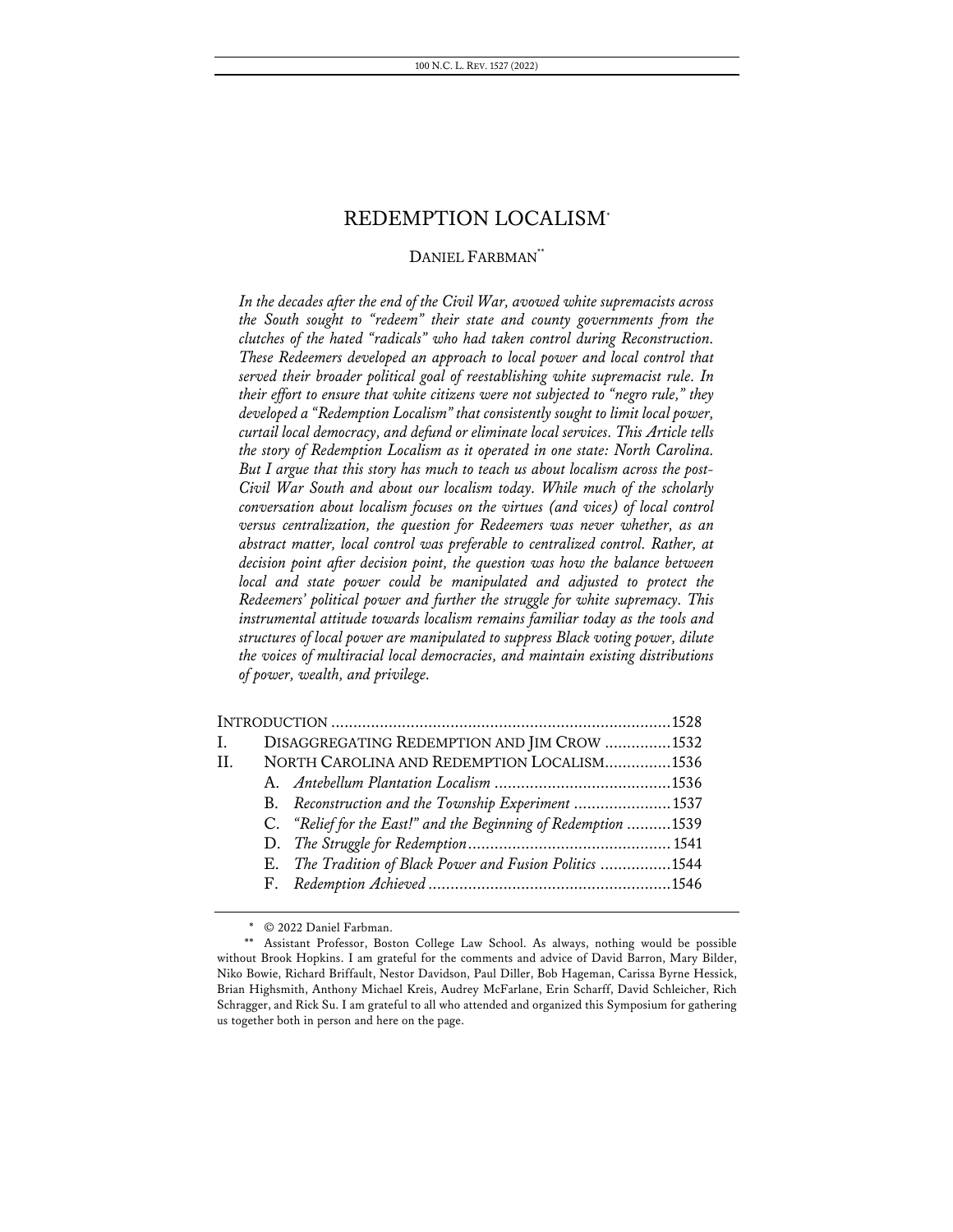| HI. | LOCALISM, FLOTSAM, AND THE NEW REDEEMERS 1551 |  |
|-----|-----------------------------------------------|--|
|     |                                               |  |
|     |                                               |  |
|     |                                               |  |

#### **INTRODUCTION**

On November 10, 1898, a mob of murderous white supremacists overthrew the elected local government of Wilmington, North Carolina. Along the way, they destroyed the city's thriving Black newspaper and killed more than sixty of their neighbors. The Wilmington Insurrection<sup>1</sup> has not been forgotten. It was the inspiration for Charles Chesnutt's classic novel *The Marrow of Tradition* and has been the subject of many short and longer-form historical treatments.<sup>2</sup> Especially in the wake of the insurrection at the Capitol in Washington, D.C., on January 6, 2021, there has been renewed attention on the Wilmington Insurrection, with observers seeking to draw (or dispute) connections between the two events.<sup>3</sup>

In addition to its contemporary salience, the Wilmington Insurrection has come to represent the violent transition from the struggle *toward* white supremacist dominance in the South (Redemption) and the established legal, social, and political order rooted in that dominance (Jim Crow). The insurrection and its aftermath showed not only the lengths that white supremacists were willing to go to grab power, but, more importantly, how little help or power those who sought to oppose them had. Before the Wilmington Insurrection (and the political and legal violence that it stood for), Black citizens in the South remained a powerful, if oppressed and suppressed, political force. After the insurrection, the smooth surface of Jim Crow emerged as the social

<sup>1.</sup> In the bad old days of the Dunning School, when history was told through the lens of white supremacy, the event was called the "Wilmington Race Riot." Recently, it is more often referred to as an uprising, insurrection, or, most pointedly, a coup. I use the word "insurrection" here in part to avoid the fussy, but ultimately unenlightening, dispute over whether and what constitutes a coup. Whether or not it is possible to have a coup for a local government, what is very clear is that there was an attack on the elected government of Wilmington and that the attackers won and took power.

<sup>2.</sup> Most recently, David Zucchino's *Wilmington's Lie: The Murderous Coup of 1898 and the Rise of White Supremacy* won a Pulitzer Prize in 2021. *2021 Pulitzer Prize Winner in General Nonfiction*, PULITZER PRIZES, https://www.pulitzer.org/winners/david-zucchino-0 [https://perma.cc/64WJ-TZ 3C].

<sup>3.</sup> *See, e.g.*, Bill Morris, *Jan. 6 Riot Was No Fluke and This 1898 Massacre Proves It*, DAILY BEAST (July 25, 2021, 5:04 AM), https://www.thedailybeast.com/january-6-riot-was-no-fluke-and-this-1898 massacre-proves-it [https://perma.cc/J3FK-EWRP (dark archive)].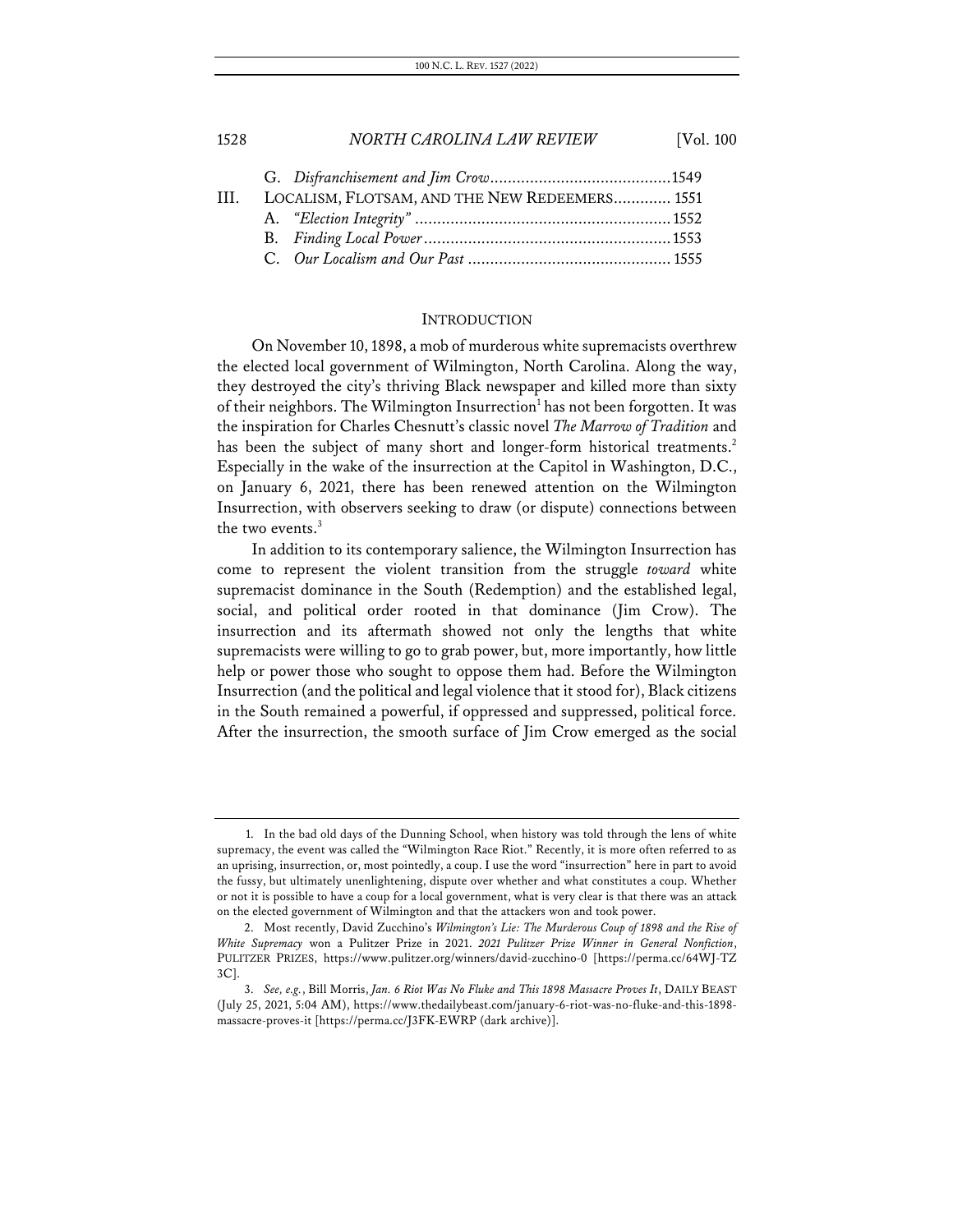order of the victorious white supremacists across the South—backed by voter suppression, lynch law, economic subordination, and segregation.<sup>4</sup>

For all the weight that the Wilmington Insurrection bears as a historical touchstone and present allegory, it can be easy to lose track of how rooted in local politics and local government it was. The insurrection was sparked by resentment about multiracial, "fusionist," local elected officials in the city.<sup>5</sup> It was white supremacist anxiety about what they understood as "negro rule" at the local level that sparked the violence—and it was the reclamation of *local* white supremacy that was the violence's proximate purpose and result.<sup>6</sup>

If the Wilmington Insurrection was the beginning of a national (or at least regional) story of ascendant Jim Crow, it was the *end* of a struggle at the state and local level in North Carolina over local power. As avowed white supremacists sought to "redeem" their state and counties from the clutches of the hated "radicals" who had taken control during Reconstruction, these Redeemers developed an approach to local power and local control that served their broader political project.<sup>7</sup> In their effort to ensure that white citizens were not subjected to "negro rule," white supremacists in North Carolina developed a "Redemption Localism" that consistently sought to limit local power, curtail local democracy, and defund or eliminate local services.<sup>8</sup>

The story I tell in this Article focuses on Redemption Localism in North Carolina beginning from the promise of reform during Reconstruction, passing through the political struggles of Redemption, and culminating in the victory of white supremacy and the rise of Jim Crow. Although it is a North Carolina story, it is a story whose deep logics radiated throughout the South and beyond. At its core, Redemption Localism describes an approach to localism that seeks to mute and suppress unwanted voices from marginalized communities by ensuring that those voices do not have a local platform. Redemption Localism in North Carolina protected rich, white landowners from being taxed, policed, and governed by their poorer and less-white neighbors. Although the backstories are different, it is not hard to see echoes of the same impulses at work all across our wild patchwork of local jurisdictions today.

<sup>4.</sup> *See* LERAE SIKES UMFLEET, A DAY OF BLOOD: THE 1898 WILMINGTON RACE RIOT 105 (2009).

<sup>5.</sup> *See infra* Section II.G.

<sup>6.</sup> *See infra* Section II.G.

<sup>7.</sup> *See* Anthony Michael Kreis, *The New Redeemers*, 55 GA. L. REV. 1483, 1488 (2021). The term "Redeemers" is one that has long been used by historians to describe the avowedly white supremacist Southern Democrats who took power after Reconstruction and who sought to "redeem" the South by purging Black voices from the political process. *See id.* at 1488 n.10 ("It was not the Radicals nor the Confederates but the Redeemers who laid the lasting foundations of race, politics, economics, and law for the modern South." (quoting C. VANN WOODWARD, ORIGINS OF THE NEW SOUTH 1877–1913, at 22 (1971))).

<sup>8.</sup> *See infra* Section II.A.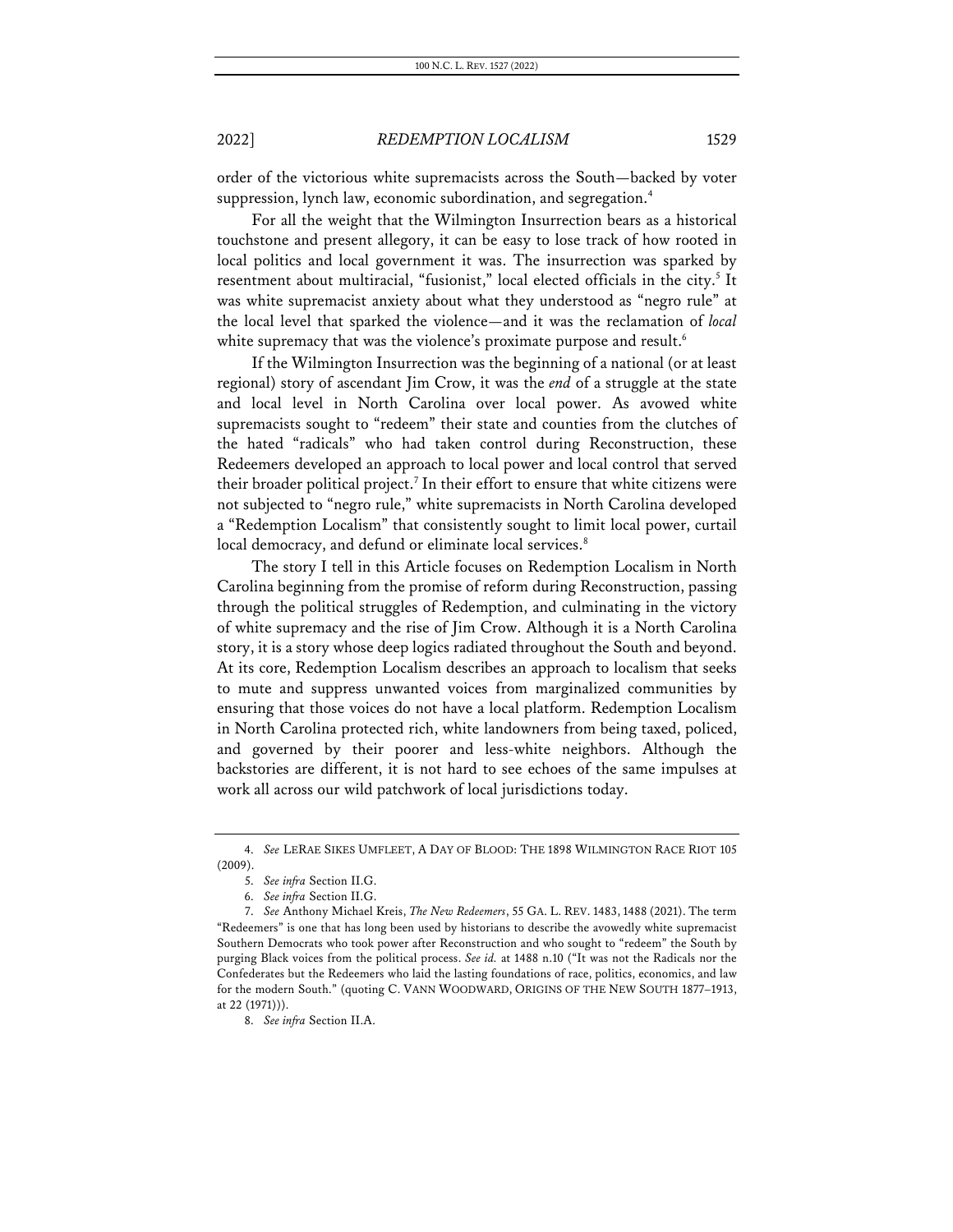While much of the scholarly conversation about localism focuses on the virtues (and vices) of local control versus centralization, Redemption Localism operates on a different analytic axis. The question for Redeemers was never whether, as an abstract matter, local control was preferable to centralized control. Rather, at decision point after decision point, the question was how the balance between local and state power could be manipulated and adjusted to protect the Redeemers' political power and further the struggle for white supremacy. This instrumental attitude towards localism was consistent with the struggles over localism under slavery<sup>9</sup> and remains familiar today.

Perhaps the starkest present example of this approach can be seen in Georgia. There, the state legislature has passed an "election integrity" law which threatens to strip local election boards of their power and effectively give the state legislature control over local elections where the state sees fit.<sup>10</sup> Dispiritingly and predictably, the counties that the legislature is targeting are less rich and less white than the counties that are being left alone. As I argue below, this law builds on the foundations of Redemption Localism not only in spirit but in specific tactics. But it would be a mistake to conclude that Georgia has been taken over by proponents of centralization and skeptics of local control. In fact, some of the same people who were strong advocates of the new law have also been advocating for a neighborhood of Atlanta called Buckhead to secede and form a new city. Buckhead is whiter and richer than the rest of Atlanta, and the explicit hope of the seceders is that forming a new city would protect residents from having to pay taxes to provide services to Atlanta as a whole.<sup>11</sup> Unsurprisingly, the rallying cry in favor of secession is "local control." While the movement failed this year, the organizers have pledged to persevere and keep pressing for secession at the local and the state level—indeed, they have recruited former President Trump as a prominent ally, weaponizing the

<sup>9.</sup> For a full account of this dynamic from the founding through Reconstruction, see my previous article, *Reconstructing Local Government*. There, I argue that the real struggle over local power in the South was not between centralization and local power, but rather between a proprietary idea of local government (where local control serves the interests of property holders) and a communitarian idea of local government (where local control is a vehicle for expanding participation in local government). *See* Daniel Farbman, *Reconstructing Local Government*, 70 VAND. L. REV. 413, 418–19 (2017) [hereinafter Farbman, *Reconstructing Local Government*].

<sup>10.</sup> Election Integrity Act of 2021, No. 9, 2021 Ga. Laws 14 (codified in Titles 21, 36 & 50 of GA. CODE ANN.); *see Voting Laws Roundup: July 2021*, BRENNAN CTR. FOR JUST. (July 22, 2021), https:// www.brennancenter.org/our-work/research-reports/voting-laws-roundup-july-2021 [https://perma.cc/ U7C6-SQ6G].

<sup>11.</sup> *See About Us*, BUCKHEAD CITY COMM., https://www.becnow.com/about [https://perma.cc/ TEP4-V32J] ("Buckhead gets very little return on investment for the amount of taxes that we pay to the City of Atlanta. Buckhead accounts for approximately 40% of revenue to the City of Atlanta through property taxes, but we do not see that level of investment in our community. Simple city services are deteriorating such as police, parks, and trash disposal with no plan from Atlanta's leaders to address them.").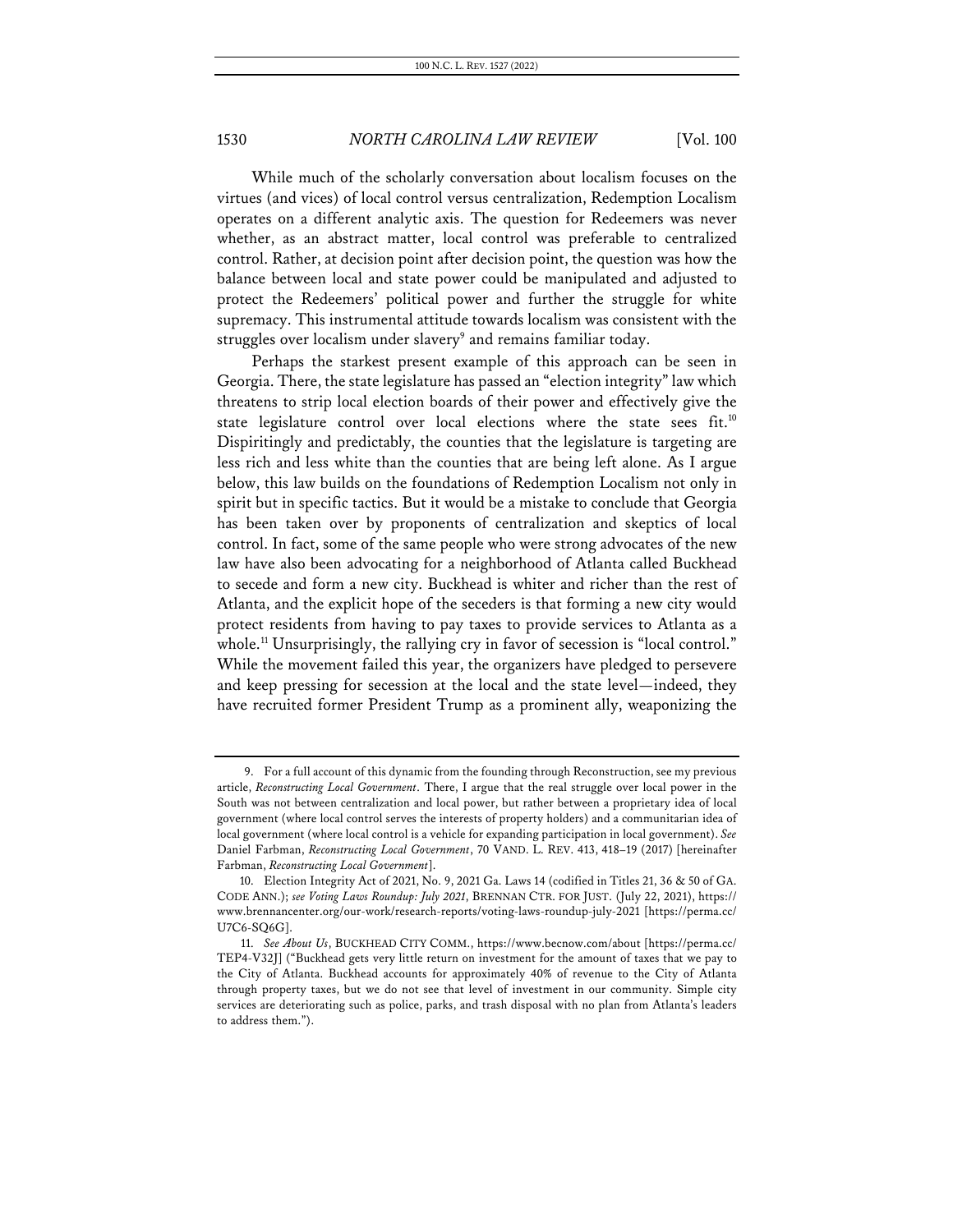local issue in both state and national politics.<sup>12</sup> The two parallel initiatives of centralizing election administration and allowing Buckhead to secede are profoundly inconsistent on the virtues of local power versus centralization. But they are profoundly *consistent* in that both serve the narrow political agenda of the political conservatives who are struggling to preserve Georgia's old political order in the face of demographic and political change. <sup>13</sup> To put a finer point on it, both of these initiatives hope to entrench the political power of richer and whiter Georgians over and against redistribution of power and wealth to poorer and less-white Georgians.<sup>14</sup>

For the purposes of this project, the point is simple: during Redemption and today, fights over localism are often fights about power—which means they are fights about race, wealth, and politics. While local power is the variable to be adjusted, the motivating principle is not one's deep faith in local democracy, but rather one's views on how power should be distributed and how local governments serve or hinder that distribution.

This Article proceeds in three parts. Part I begins by backing up and describing what I mean by Redemption and why it matters as a historical and as a present idea. Understanding the role that the struggle, anxiety, and resentment latent in the idea of Redemption play in shaping policy helps makes sense of the history. In turn, a clear sense of the distinction between Redemption and Jim Crow helps to situate the current echoes of Redemption Localism within our own political contexts and crises. Part II then turns to the story of Redemption Localism in North Carolina. Building from my prior work, I tell the story of how white supremacists in North Carolina struggled against and eventually stamped out local power in the state between 1875 and 1900. In this part I lay out the three pillars of Redemption Localism: prioritizing white supremacy over local control, centralizing power at the state legislature, and retrenchment (drastically reducing spending on all government services). Finally, in Part III, I reflect briefly on what the story of Redemption Localism in North Carolina tells us about how we should think about the relationship

<sup>12.</sup> *See* Ed Kilgore, *Trump Tries To Get Revenge on Atlanta by Busting It Up*, INTELLIGENCER (Mar. 8, 2022), https://nymag.com/intelligencer/2022/03/trump-backs-buckhead-secession-to-get-revengeon-atlanta.html [https://perma.cc/2Y6V-YLGQ (staff-uploaded, dark archive)].

<sup>13.</sup> Former Senator and close ally of Donald Trump, David Purdue, has staked his campaign for governor on these two pillars. *See* Greg Bluestein, *AJC Interview: Inside Perdue's Plan To Defeat Kemp in 2022*, ATLANTA J.-CONST. (Dec. 8, 2021), https://www.ajc.com/politics/politics-blog/ajc-interviewinside-perdues-plan-to-defeat-kemp-in-2022/CYZFLSXL3RGHXG4IZUQIW7HKO/ [http://perma .cc/9XWD-ZQTU]. Purdue's reason for running is to oppose Stacey Abrams, who he explicitly identifies as a threat to the state of Georgia. *Id.* ("I can't see the state go down this road that Stacey Abrams wants to go down.").

<sup>14.</sup> I recently wrote a brief essay framing the contradictions and parallels between these two Georgia initiatives. *See* Daniel Farbman, *The New Redemption Localism's Threat to Multiracial Democracy in the South*, ST. & LOC. GOV'T L. BLOG (Oct. 5, 2021), https://www.sloglaw.org//post/the-newredemption-localism-s-threat-to-multiracial-democracy-in-the-south [https://perma.cc/T2TV-4T26].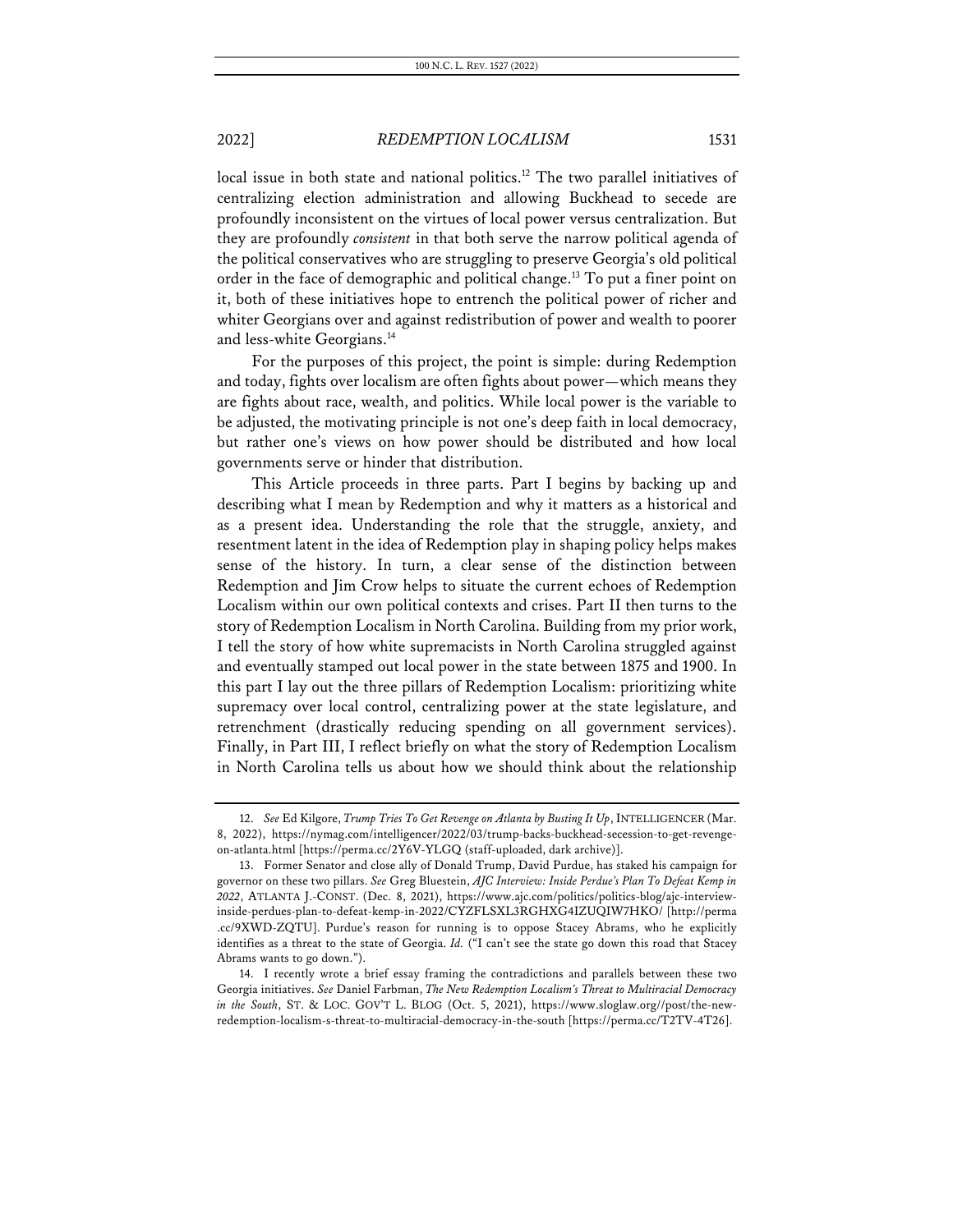between state and local power today. In short, I conclude that the underlying logics of Redemption Localism remain troublingly present in the ways that the mechanics of local government are weaponized in service of preserving the status quo distribution of power.

#### I. DISAGGREGATING REDEMPTION AND JIM CROW

In the wake of the 2020 election—and fueled by Donald Trump's paranoia-laced "big lie"<sup>15</sup>—a wave of new voter suppression laws made their way from state legislatures, to governors' desks, and into state codes.<sup>16</sup> While the public justification for these laws has been "election integrity," the barely hidden subtext is the same as it has been for the last 150 years: keeping the "wrong voters" out to preserve the political status quo. To put it more bluntly, these laws are being passed in states where a dwindling conservative (and mostly white) majority is clinging to power and seeking to prevent a growing (and largely Black and Brown) political opposition from gaining power.

While these laws have been passed in many states, it is Georgia's Election Integrity Act of 2021 that has emerged as the emblematic example.17 The law reads like a wish list of voter suppression strategies. Among its explicitly targeted outrages, it restricts mail-in voting, punishes voters for mistaking their polling place, makes lines longer, and makes it illegal to give water to people waiting in those long lines.<sup>18</sup> It also gives the state legislature the authority to remove local election officials and replace them with state-appointed officials.<sup>19</sup>

Almost no one disagrees that the practical effect of this new law will be to make it more difficult for Georgians to vote—and disproportionately more difficult for Georgians who are poor and nonwhite.<sup>20</sup> For some, the clear intent and effect of the law to amplify well-off white voters' voices and reduce the

<sup>15.</sup> The "big lie" refers to a set of claims advanced by Donald Trump and his supporters alleging that the 2020 presidential election was stolen through voter fraud. *See* David Byler, Opinion, *Why Do Some Still Deny Biden's 2020 Victory? Here's What the Data Says*, WASH. POST (Nov. 10, 2021, 12:04 PM), https://www.washingtonpost.com/opinions/2021/11/10/why-do-some-still-deny-bidens-2020-vic tory-heres-what-data-says/ [https://perma.cc/576R-CXWL (dark archive)]. While the specific allegations of fraud are myriad and have shifted over time, the central idea animating them is a resentful inability to believe the results of the election. The "big lie" has both been shown to be self-evidently false *and* to have established a troublingly large beachhead in American popular opinion. *See id.*

<sup>16.</sup> *See* BRENNAN CTR. FOR JUST., *supra* note 10 ("Between January 1 and July 14, 2021, at least 18 states enacted 30 laws that restrict access to the vote." (emphasis omitted)).

<sup>17.</sup> Election Integrity Act of 2021, No. 9, 2021 Ga. Laws 14 (codified in Titles 21, 36 & 50 of GA. CODE ANN.).

<sup>18.</sup> *See id.* at 38, 51, 60–61 (codified in scattered sections of Title 21 of GA. CODE ANN.).

<sup>19.</sup> *See* Peter W. Stevenson, *Expand Access? A Historic Restriction? What the Georgia Voting Law Really Does*, WASH. POST, https://www.washingtonpost.com/politics/2021/04/03/georgia-voting-lawexplained/ [https://perma.cc/QP4V-DBEF (dark archive)] (Apr. 5, 2021, 3:33 PM).

<sup>20.</sup> *See* Kevin Morris, *Georgia's Proposed Voting Restrictions Will Harm Black Voters Most*, BRENNAN CTR. FOR JUST. (Mar. 6, 2021), https://www.brennancenter.org/our-work/research-reports/georgiasproposed-voting-restrictions-will-harm-black-voters-most [https://perma.cc/F5Q4-N3KG].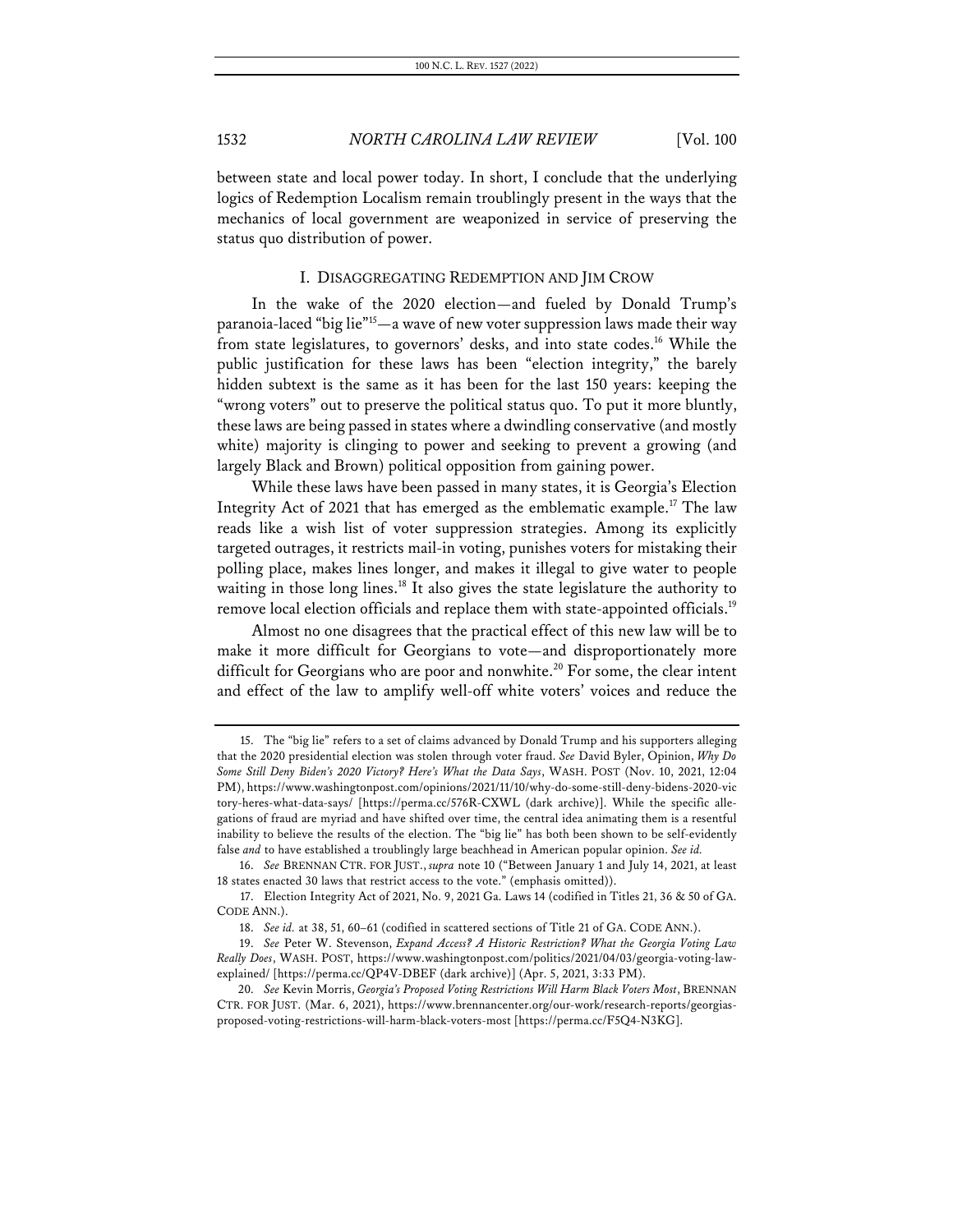political power of poor, Black, and Brown voters, has triggered comparisons to the Jim Crow era. President Biden called the law "Jim Crow in the 21st Century"21 and the House Majority Whip (and eminent congressman from South Carolina) Jim Clyburn called the law the "new Jim Crow."22 While these comparisons were clearly calculated acts of political rhetoric, they received a dispiriting, predictable response from the other side of the political dodgeball court. The "reasonable conservative" class emerged to say that Jim Crow was about total disfranchisement of Black voters and so these incremental incursions on ballot access were nothing like that moral horror—and thus just partisan jockeying—politics as usual.<sup>23</sup> To which, exhaustingly, responsible observers like Jamelle Bouie had to respond that Jim Crow was not a single regime of disfranchisement, but rather a patchwork of incremental and bad-faith incursions on voting rights that, taken together, resulted in an overlapping social, political, and legal order which essentially excluded Black citizens from public life.24

It should be clear from the above that I am in sympathy with Bouie. The comparisons with Jim Crow are politically useful and not historically irresponsible. And yet, stubborn historian that I am, I think these comparisons are targeting the wrong era of white supremacist outrage in our long history of such outrages. These voting restrictions in Georgia have more in common with the volatile period *between* Reconstruction and Jim Crow—known as Redemption.<sup>25</sup>

<sup>21.</sup> Jamelle Bouie, Opinion, *If It's Not Jim Crow, What Is It?*, N.Y. TIMES (Apr. 6, 2021), https://www.nytimes.com/2021/04/06/opinion/georgia-voting-law.html [https://perma.cc/J9AZ-MP MX (dark archive)].

<sup>22.</sup> Kelly Hooper, *Clyburn: Georgia Election Law Is 'the New Jim Crow*,*'* POLITICO (Apr. 11, 2021, 1:45 PM), https://www.politico.com/news/2021/04/11/clyburn-georgia-election-law-new-jim-crow-480861 [https://perma.cc/5E2L-SAEE].

<sup>23.</sup> *See, e.g.*, Jonah Goldberg, Opinion, *No, Georgia's Election Law Is Not 'Jim Crow 2.0*,*'* AEI (Apr. 9, 2021), https://www.aei.org/op-eds/no-georgias-election-law-is-not-jim-crow-2-0/ [https://perma.cc/ 8BTC-WWJ6 (staff-uploaded archive)].

<sup>24.</sup> *See* Bouie, *supra* note 21.

<sup>25.</sup> I'm hardly the first to make this point, at least in its broadest terms. Many have observed that our "Second Reconstruction," which lasted (to paint the period generously) from the Court's 1954 *Brown v. Board of Education*, 347 U.S. 483, ruling through the Voting Rights Act, has been followed by a "Second Redemption" in which the promises of the civil rights movement have been blunted and slowly repudiated in favor of a new governmental minimalism, new (and thinly felt) commitment to "states' rights," and a mostly covert, but increasingly explicit, commitment to defending white supremacy. *See* Adam Serwer, *Is This the Second Redemption?*, ATLANTIC (Nov. 10, 2016), http://www.theatlantic.com/politics/archive/2016/11/welcome-to-the-second-redemption/50731/ [http ://perma.cc/TQA9-8SHS (dark archive)]. For a thorough and authoritative comparison between the First and Second Redemptions—focusing in particular on the modern right's desire to restrict democracy—see generally Kreis, *supra* note 7.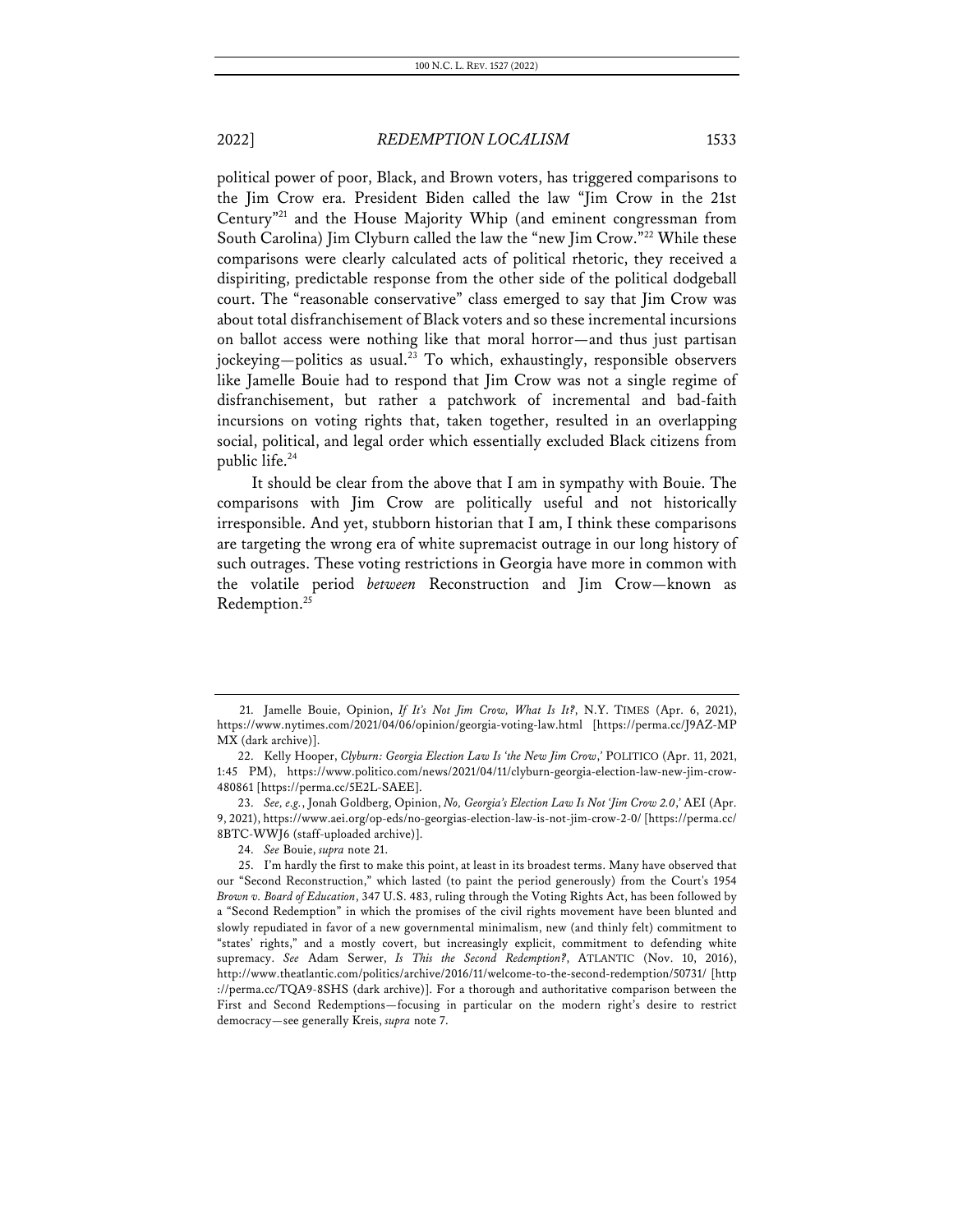During Redemption, self-described white supremacists<sup>26</sup> faced what they saw as a problem created by emancipation and Reconstruction. Across the South, there were millions of new citizens who had, only months previously, been enslaved and held as property. By the terms of the Reconstruction Amendments and the conditions that these states had to meet to be readmitted to the Union, these millions of people were not only citizens, but also had the right to vote.<sup>27</sup> In some places in the South like South Carolina,<sup>28</sup> Mississippi,<sup>29</sup> and Louisiana, $30$  these new citizens formed a majority of the new electorate. $31$ But even in places like Virginia, Arkansas, and North Carolina, where white voters remained a solid majority statewide, $32$  there were counties and cities where these new citizens had, if not a majority, then at least significant power at the ballot box.

White supremacists understood this democratic power to be the primary and existential obstacle to their project of "redeeming" southern society and government and building a new white supremacist social order to approximate, if not replace, slavery. Which is why they waged a thirty-year attritional war to blunt, mute, and ultimately snuff out the power and voice of Black voters across the South. It was only at the turn of the twentieth century, after decades of

28. According to the Census of 1870, 58.9% (415,814) of South Carolina's population was classified as "colored," while 41.1% (289,667) was classified as "white." DEP'T OF THE INTERIOR, THE STATISTICS OF THE POPULATION OF THE UNITED STATES 3–5 tbl.1 (1872).

<sup>26.</sup> Let me be clear that when I refer to "white supremacists" in the context of the last third of the nineteenth century, I am not calling names. The politicians who dismantled Reconstruction, and through Redemption built Jim Crow, proudly referred to themselves as white supremacists. For example, in North Carolina a network of "White Supremacy" clubs formed across the state with the stated platform: "We do hereby declare our determination that white supremacy through white men shall control and rule North Carolina." Marshall DeLancey Haywood, *Heriot Clarkson*, *in* 7 BIOGRAPHICAL HISTORY OF NORTH CAROLINA FROM COLONIAL TIMES TO THE PRESENT 77, 80 (Samuel A. Ashe, Stephen B. Weeks & Charles L. Van Noppen eds., 1908).

<sup>27.</sup> The redistribution of the franchise was, in fact, an ameliorative compromise amongst congressional Republicans. The most radical supporters of Reconstruction wanted to redistribute economic and political power more forcefully by land redistribution and even by redrawing state lines. Suffrage for Black men (women were, of course, still excluded) was a compromise position that tethered all other forms of political power to the power to vote at the ballot box.

<sup>29.</sup> In 1870, 53.7% (444,201) of Mississippi's population was classified as "colored," while 46.3% (382,896) was classified as "white." *Id.*

<sup>30.</sup> In Louisiana in 1870, the population was nearly evenly split with 50.2% (364,210) classified as "colored" and 49.8% (362,065) classified as "white." *Id.*

<sup>31.</sup> *See* W.E.B. DU BOIS, BLACK RECONSTRUCTION IN AMERICA 142–60 (1935) (noting the Black majority in South Carolina, Mississippi, and Louisiana from 1868–1876).

<sup>32.</sup> In Virginia, in 1870, 41.9% of the population was classified as "colored." DEP'T OF THE INTERIOR, *supra* note 28, at 3–5 tbl.1. In North Carolina it was 36.6%, and in Arkansas it was 25.2%. *Id.* Looking at maps of the demographic distribution of Black residents confirms that they were concentrated in areas of the state that had been dedicated to plantation agriculture before emancipation. *See, e.g.*, MICHELE P. CLAIBOURN, BLACKS IN VIRGINIA: DEMOGRAPHIC TRENDS IN HISTORICAL CONTEXT 3–4 (2012), https://demographics.coopercenter.org/sites/demographics/files/NC\_Blacksin-Virginia\_4\_30\_12\_r\_0.pdf [https://perma.cc/K4R2-BTTQ].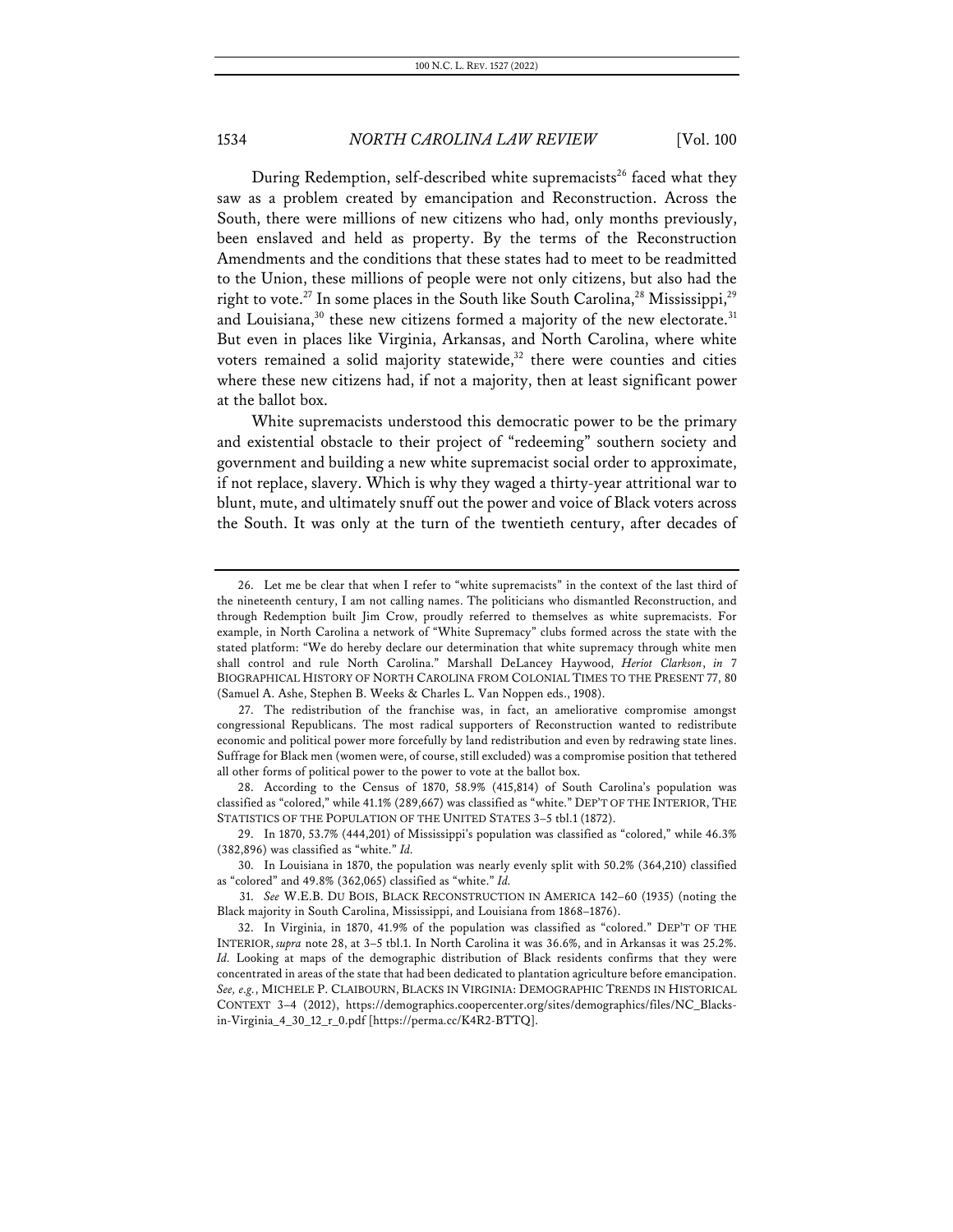violence and oppression (and after bloody outrages like the Colfax Massacre and the Wilmington Insurrection), that the Redeemers could claim "victory." It was only then that they drafted new constitutions codifying the results of their struggle and weaving the complicated strands that would uphold and sustain the half-century of apartheid that we have come to know as Jim Crow.

All of this is familiar enough to historians, but it is mostly missing from our flattened public discourse about the ongoing war on democratic participation. When we are thinking about (and critiquing) policy today with reference to the past, it is critical to understand the mechanics of the past policies. The contingent (and often shortsighted) struggles in the past leave a detritus of governance flotsam that impede and inform our policy struggles now. Not only do we need to consider that flotsam carefully to act thoughtfully, but we could (though experience shows we will not) take that flotsam as a warning against the similarly shortsighted and reactive policy-making of the present, which will inevitably leave its own flotsam for our children to encounter.

To make this point specific for the purposes of this Article: one type of flotsam that the Redeemers left us is a regional southern hostility toward local power. As I will outline further below using the specific example of North Carolina, when white supremacists saw the potential (and occasionally the reality) of Black political power being mobilized at the local level, they acted dramatically to curtail and limit local power and centralize control over local affairs at the state level, where the power of white supremacists was stronger. While this retreat from local control and local power was primarily a stratagem to protect elite white political power, it was a structural political choice about how political power and public law would be understood. That structural choice echoes in the present. The Redeemers were, in many ways, the architects of southern public law, and their pragmatic opposition to local power in protection of white supremacy continues to structure the way localism operates in the South today.<sup>33</sup>

To make this point and its consequences even more specific, let me return to Georgia. When Georgia passed a law empowering the legislature to take power away from county voting officials and accrete that power to itself, it was following the old script of Redemption Localism that was laid out in the flotsam of reactive white supremacy during Redemption. The fact that the path leads to the same place—the gradual disfranchisement of poor and nonwhite voters is not just ironic, it's structural.

<sup>33.</sup> *See* Richard C. Schragger & C. Alex Retzloff, *The Failure of Home Rule Reform in Virginia: Race, Localism, and the Constitution of 1971*, at 6–9 (Va. Pub. L. & Legal Theory, Research Paper No. 2020-35, 2020), https://papers.ssrn.com/sol3/papers.cfm?abstract\_id=3574765 [https://perma.cc/62JM -SZCR (staff-uploaded archive)].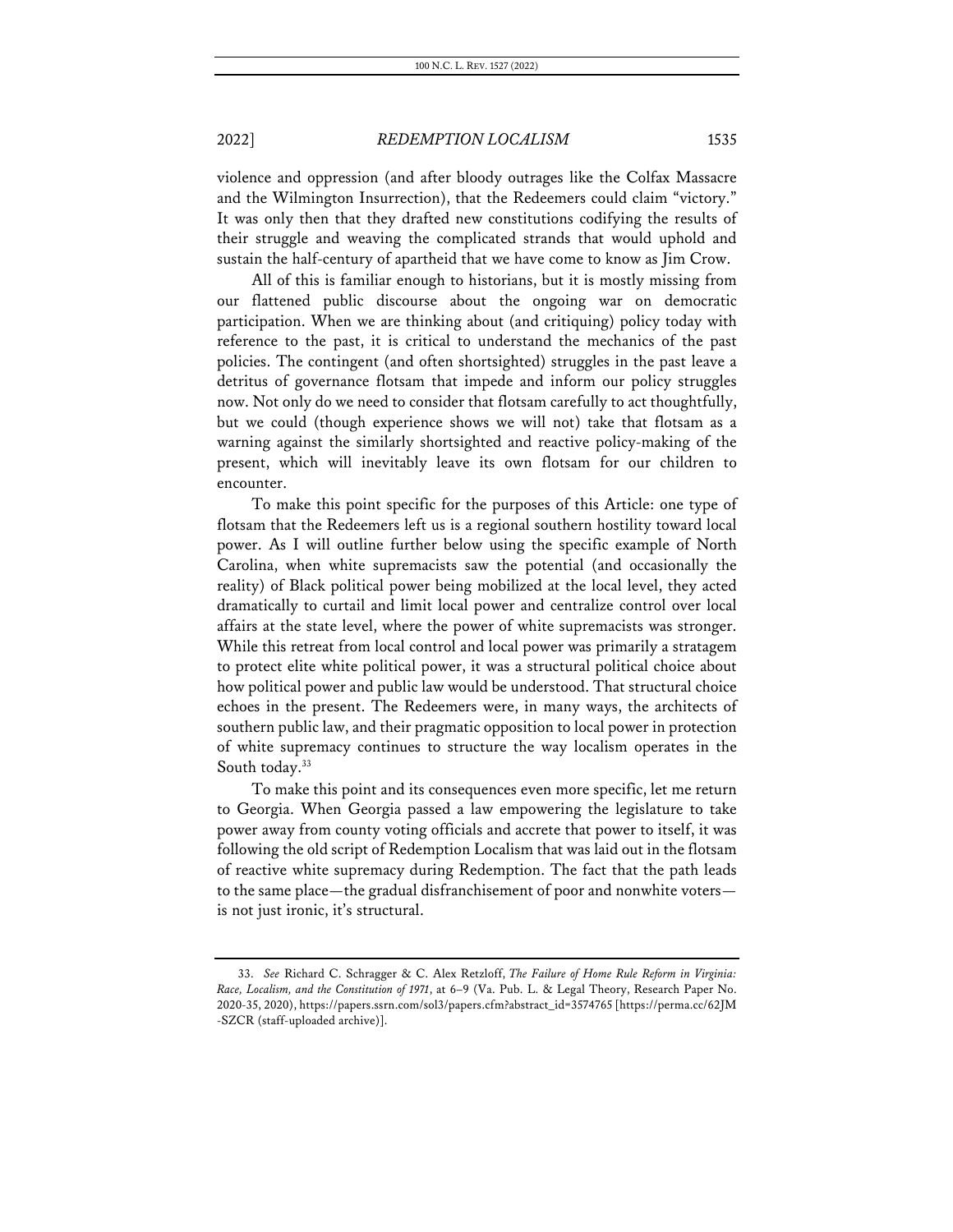## II. NORTH CAROLINA AND REDEMPTION LOCALISM

### A. *Antebellum Plantation Localism*

In 1860, on the eve of the cataclysm of the Civil War, local government in North Carolina followed an old and well-worn model. As a matter of public law, the lowest level of local governance was the county. Counties were governed by county courts—magistrates who occupied a quasi-judicial and quasi-executive role.<sup>34</sup> In practice, I have argued, the county court system of local government delegated power to the large landholding elites who owned both the plantations and the human beings who made those plantations profitable.<sup>35</sup> Under this system, the planters' localized despotic power was essential to the legal, economic, and social order of slavery. White elites exercised "democratic" control over counties by excluding all of their enslaved neighbors from the political community (not to mention the many poor white and free Black citizens who were either officially or functionally excluded from the political community). $36$ 

This plantation localism was the *status quo ante* of the antebellum South. When bitter southerners looked back to the "good old days" before the humiliation of the war, emancipation, and Reconstruction, this was the legal order that they looked to. To be clear, while the county court system was an integral part of the complex sociolegal order of slavery, it would be a mistake to see local government at the county or the plantation level as the linchpin of that order. Rather, the specific calibrations of local power between the county and the plantation were a piece of a web of legal, social, and economic mechanisms that established slavery and the social and racial hierarchy that slavery represented.

Put another way, the primary and dominant political commitment in North Carolina—and indeed across the South between 1820 and secession was preserving slavery and the social order that it represented. When "local control" was consistent with this project—as it was when planters held the reins of county government—it was unproblematic. But when Jeffersonians from the mountains proposed a more participatory and robust form of local control rooted in Jefferson's utopian "ward republics," such adjustments were quickly dismissed as a threat to the "southern way of life."37

<sup>34.</sup> *See* Farbman, *Reconstructing Local Government*, *supra* note 9, at 429–30.

<sup>35.</sup> *See id.* at 426–28.

<sup>36.</sup> *See id.*

<sup>37.</sup> *See id.* at 431–33.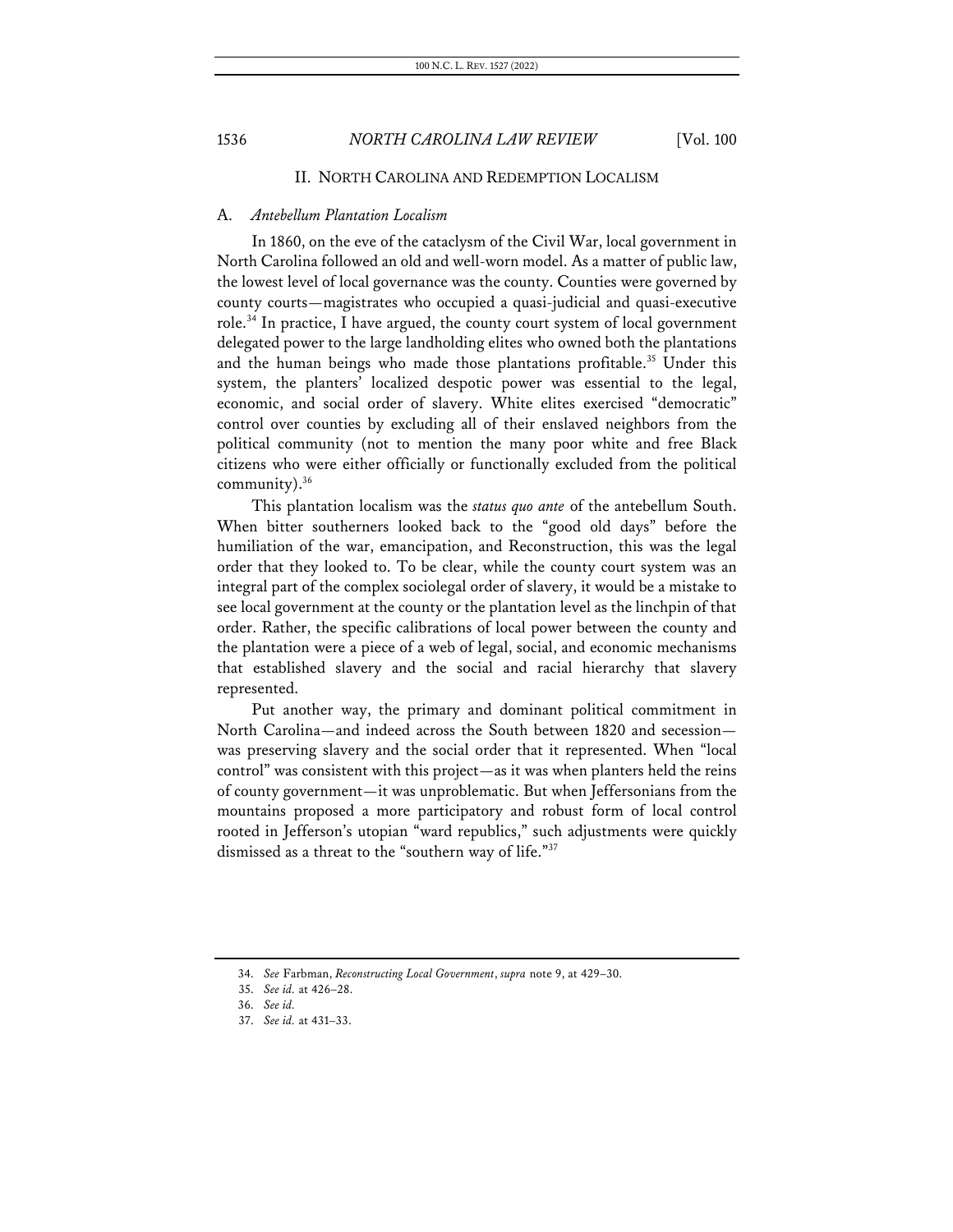## B. *Reconstruction and the Township Experiment*

When emancipation finally came at the end of the Civil War, millions of formerly enslaved people were transformed, at least as a matter of law, into citizens. As a result, the polity of North Carolina was transformed—and the entire sociolegal order was upended. This transformation was radical enough at the state level, but its sharp edges were most acutely felt at the local level. Especially in the eastern counties, the planter elites found themselves overrun by neighbors who they had claimed as property, and who now shared a theoretically equal political voice.<sup>38</sup>

It was clear to everyone from the fieriest radical egalitarian to the deepest dyed-in-the-wool white supremacist that a new political order would be needed to accommodate this seismic political shift. With the core logic of plantations gutted by emancipation, North Carolina (and the South more broadly) needed a new conception of localism. As Reconstruction unfolded, it became clear that there were two competing visions of what that new conception should be.

For conservatives and confederates (the coalition that would soon adopt the term "white supremacist"), the goal was to create a new political order that approximated the old order as much as possible. This meant returning to the county court system and establishing a regime that delegated a great deal of control to landowners over tenant workers (who, it was imagined, would mostly be formerly enslaved people). It was this impulse to preserve the existing order that was behind the drafting of North Carolina's "Black Code" in 1866.<sup>39</sup>

For their radical opponents, the goal, in Thaddeus Stevens's words, was nothing less than a total overhaul of the "fabric of Southern society."40 This required, in the words of Albion Tourgée (who would soon become the chief architect of North Carolina's Reconstruction Constitution), "a thorough and

<sup>38.</sup> While the majority of North Carolina's population remained white after emancipation (unlike South Carolina or Louisiana), the census of 1870 counted 391,650 Black residents (as compared to 678,470 white residents). *See* DEP'T OF THE INTERIOR, *supra* note 28, at 3–5 tbl.1. This meant, as a practical matter, that upon emancipation the state's population grew by more than 50%. *See id.* Nor was this growth uniform across the state. The enslaved population of the state had been concentrated in the eastern counties where large plantations flourished. *See* Daniel Lunk, *Map of Slave Populations in North Carolina*, CIV. WAR ERA NC, https://cwnc.omeka.chass.ncsu.edu/items/show/698 [http://perma .cc/BGL8-7DGF (staff-uploaded archive)]. In 1870, the distribution of the population remained largely unchanged. *Id.*

<sup>39.</sup> Black codes were adopted across the South after emancipation by the defeated state governments as an effort to preserve the legal and social hierarchy without the crutch of slavery. These codes wove a web of contract law, vagrancy law, criminal law (and much else) to replicate to as full an extent as possible the prior social order. *See* DU BOIS, *supra* note 31, at 142–60. While North Carolina was among the states with comparatively lenient Black codes because the white majority in the electorate was more stable, the state's 1866 Black codes were no less intentional about reinscribing the old social order.

<sup>40.</sup> Thaddeus Stevens, Reconstruction: Hon. Thaddeus Stevens on the Great Topic of the Hour, an Address Delivered to the Citizens of Lancaster (Sept. 6, 1865), *in* N.Y. TIMES, Sept. 10, 1865, at 2.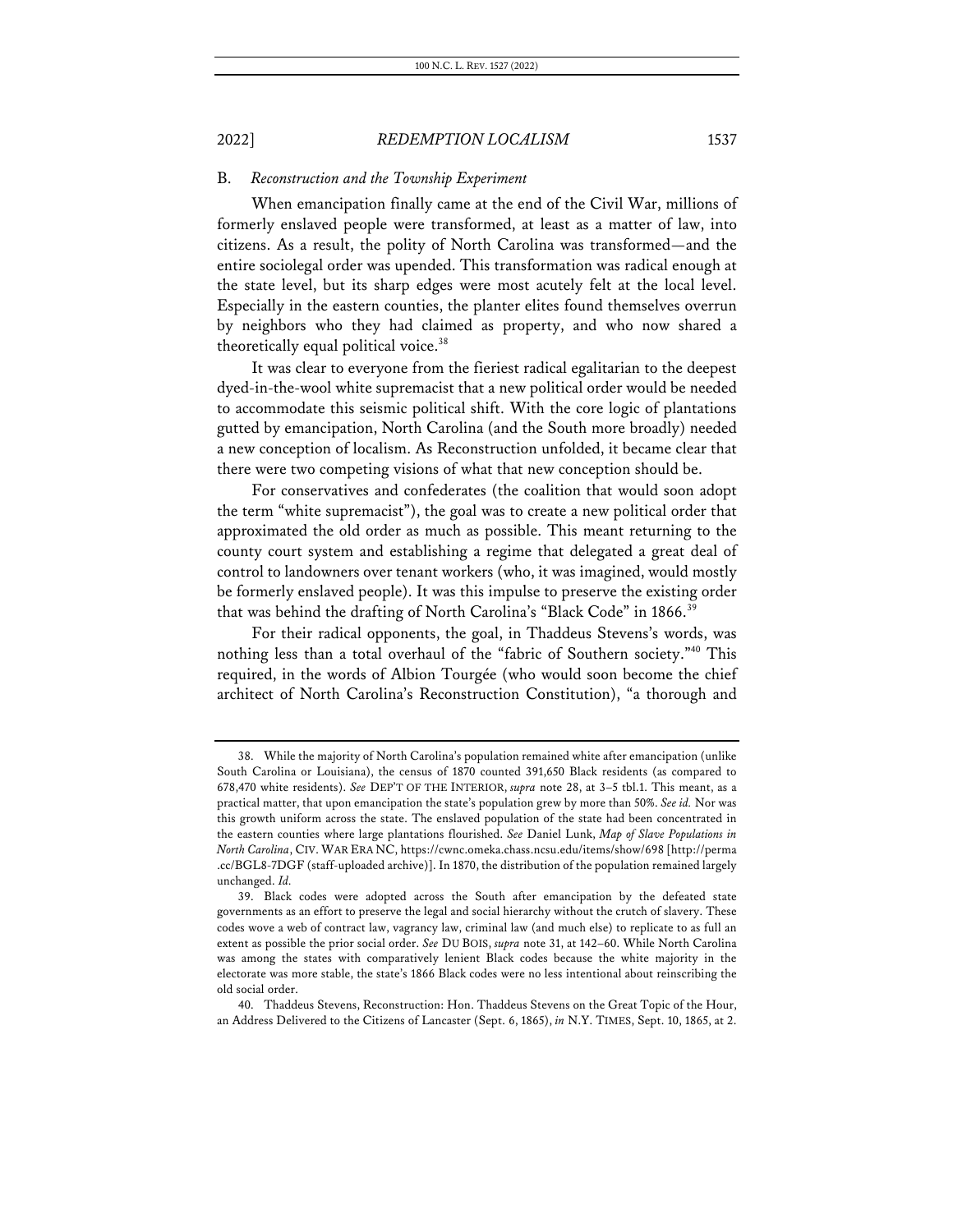complete revolution and renovation" of the southern political order.<sup>41</sup> For Tourgée and a few other resolute Yankees coming south to win the peace through reform, this "revolution and renovation" began with local government.<sup>42</sup>

I have described Tourgée's work in North Carolina in some detail in previous work.43 What matters most to this Article is that, at root, the goal of Tourgée and his coalition of radicals (carpetbaggers from the north, scalawag native southern radicals, and newly enfranchised Black citizens) was a new and more responsive democratic infrastructure. In the vacuum of local power left by the end of plantation localism, the radicals sought to inject the virtuous serum of the New England town and its famous (or better, apocryphal<sup>44</sup>) participatory democracy.

The idea, in all its utopian brashness, was that forcing former masters and enslaved people into the thick, messy, and local work of participatory selfgovernment would strip away the old racial hierarchies and forge a new, more healthy, interracial polity from the ground up. This aspiration sounds outrageous as a solution for centuries of genocide and enslavement. But it is not so different from the aspirational localism that still motivates many present paeans to local power. It is, for example, one of the primary moral arguments motivating demands for integration of the public schools.<sup>45</sup>

In North Carolina, as I have described previously, this utopian endeavor took the form of a "township experiment," whereby the 1868 state constitution provided that the entire state should be divided into townships, and that these townships would replace the existing county system as the operative level of local governance in the state.<sup>46</sup> The goal of the township experiment was twofold. First, it would break up the centers of political power that planter elites had dominated at the county level. Second, it would create new, more empowered, more diverse governmental units where neighbors could practice

<sup>41.</sup> MARK ELLIOTT, COLOR-BLIND JUSTICE: ALBION TOURGÉE AND THE QUEST FOR RACIAL EQUALITY FROM THE CIVIL WAR TO *PLESSY V. FERGUSON* 89 (2006).

<sup>42.</sup> *Id.* at 73.

<sup>43.</sup> *See* Farbman, *Reconstructing Local Government*, *supra* note 9, at 443–48.

<sup>44.</sup> For a brilliant exposition of the myth and mythmaking around the New England town, see Averill J. Leslie, The New England Town Meeting as Icon and Ethnographic Object: New Perspectives on Participatory Democracy (Aug. 2018) (Ph.D. Dissertation, University of Chicago), https://know ledge.uchicago.edu/record/415?ln=en [https://perma.cc/R8MK-R5LL (staff-uploaded archive)].

<sup>45.</sup> Some utopians, à la Thomas Dewey, have framed this in romantic terms—the schools as training grounds for multiracial democracy. *See generally* John Freeman-Moir, *William Morris and John Dewey: Imagining Utopian Education*, 28 EDUC. & CULTURE 21 (2012) (describing Dewey's view on utopian education). Thurgood Marshall's more cynical view was that "green follows white," meaning that even if sharing space would not heal all of our social divisions, it would at the least force some degree of distributional equality. *See generally* Maria L. Marcus, *Learning Together: Justice Marshall's Desegregation Opinions*, 61 FORDHAM L. REV. 69 (1992) (examining Justice Marshall's school desegregation legacy over the decades).

<sup>46.</sup> *See* Farbman, *Reconstructing Local Government*, *supra* note 9, at 446–47.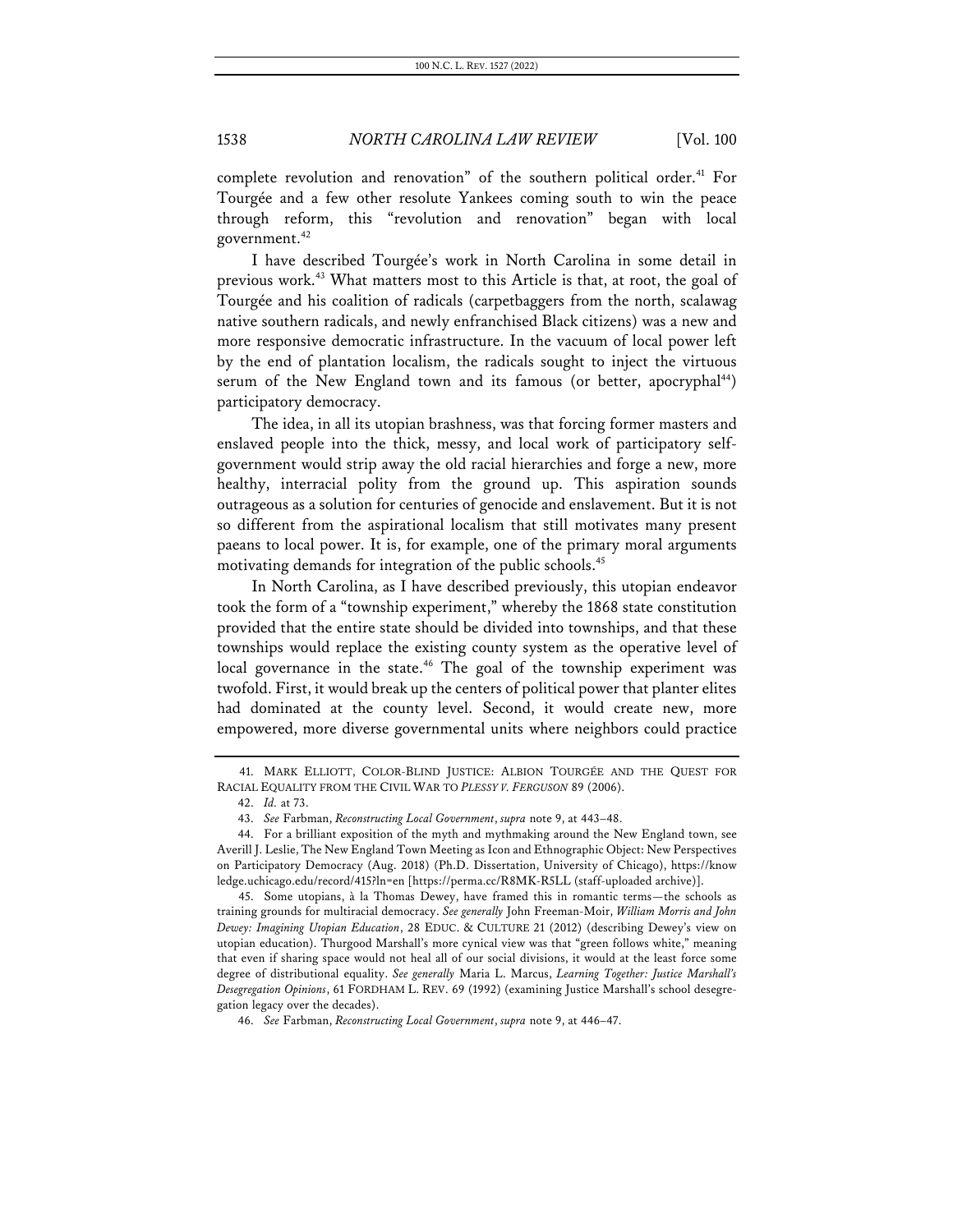multiracial democracy with real local power and real local stakes in the balance. As such, the township experiment was not only about reorganizing where local government happened, but about granting the new local governments more authority and power.

As I recount in *Reconstructing Local Government*, the township experiment initially met little resistance.<sup>47</sup> It was seen by the white supremacists as one among many outrages perpetrated by the diabolical radical coalition. But once the experiment began to take hold, those who wanted a return to the "good old days" before the war began to see with alarm that these new local governments actually *did* promise to redistribute political power in ways that threatened the southern "way of life." Black justices of the peace, Black magistrates, carpetbagger sheriffs—all sorts of unmentionable people began to be elected to positions of considerable local power.<sup>48</sup> Worse still for the white supremacists, the new citizens who had formerly been enslaved *were voting* in these elections.<sup>49</sup> The hope of the radicals was threatening to become realized as new political alignments emerged with the new and engaged multiracial populace.<sup>50</sup> With the emergence of these new localized power realignments, the white supremacists' focus turned to eliminating the new townships and reinstating the old county court system—but first they had to retake the statehouse.

By 1874, self-described white supremacists had taken control of the North Carolina state government.<sup>51</sup> Having secured power at the state level (and having begun to take steps to ensure and entrench that power), the white supremacists turned their focus to the other pockets of lingering Black political power at the local level. Among the first moves was to dismantle the township experiment. At the constitutional convention that they called in 1875 to roll back the reforms of Reconstruction, the white supremacists tried to erase the townships altogether, but in the face of stronger-than-anticipated Republican pushback, they were forced to compromise by simply giving the state legislature authority to strip townships of their powers.<sup>52</sup>

#### C. *"Relief for the East!" and the Beginning of Redemption*

The legislature had the power to strip townships of their powers, but a larger problem remained for the white supremacist Redeemers. Simply returning to county government would not reinstate the old racial and class

<sup>47.</sup> *Id.* at 448.

<sup>48.</sup> *See id.* at 460.

<sup>49.</sup> *See id.* at 451.

<sup>50.</sup> *See id.* at 448–50.

<sup>51.</sup> *See id.* at 459.

<sup>52.</sup> *See id.* at 461. This story is a helpful reminder that while the white supremacists had regained power at the state level, their majority was not insuperable. In fact, over the last quarter of the nineteenth century, the Republicans (and even some who harbored racial egalitarian views) remained a powerful political voice across the South. *See id.* at 456–57.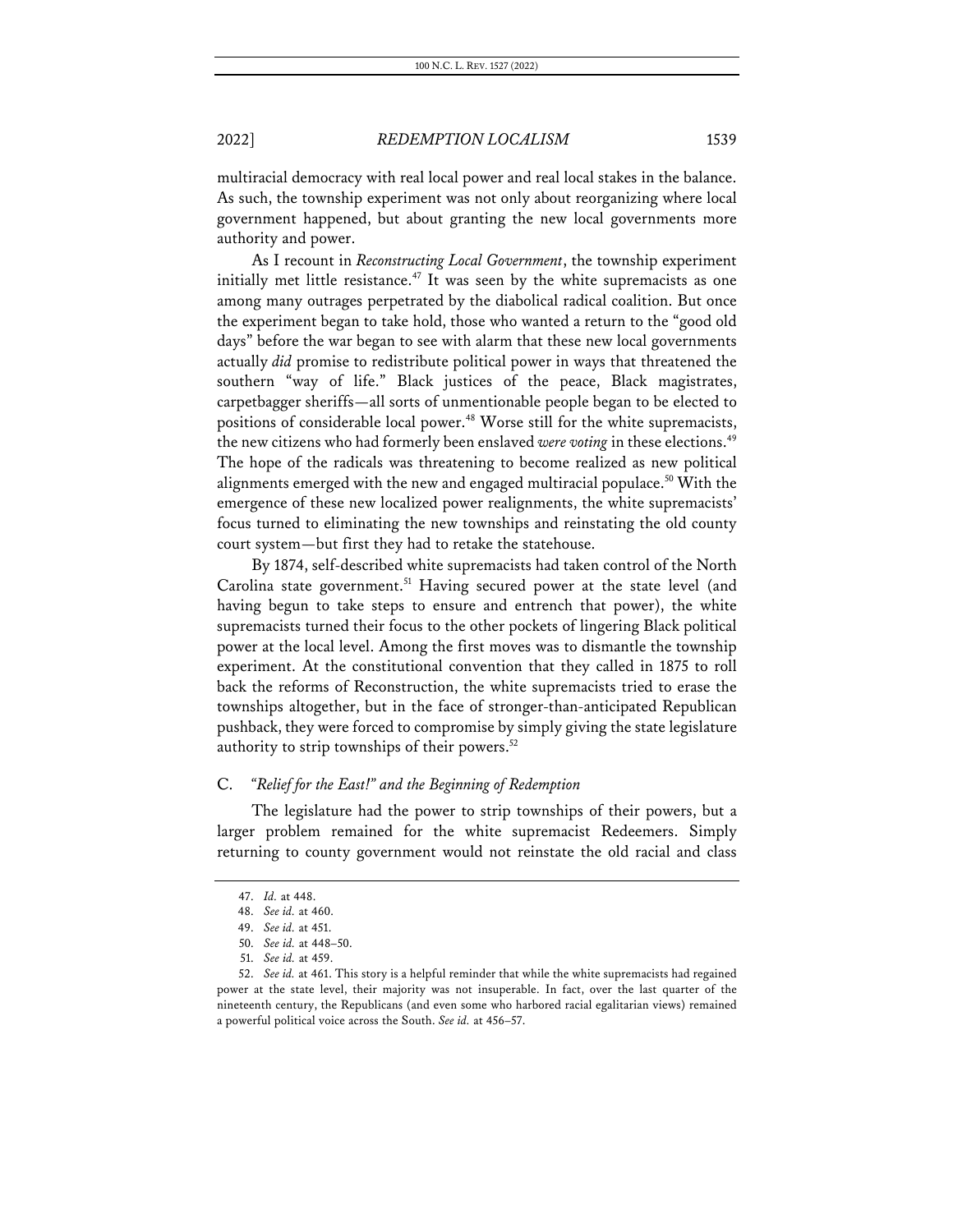hierarchy everywhere in the state. In the west (the Piedmont and Appalachia) where there had been fewer people enslaved before the war, white voters dominated county elections, and the forces of white supremacy were able to regain control of county governments through (mostly) democratic means.<sup>53</sup> But before the war, many of the eastern counties had been dominated by large plantations which meant that there were many more newly free Black citizens living and voting there. And so, even with the return to the county system, white supremacists in the state legislature began to demand that the state protect white residents in the eastern counties from "their lawless negro oppressors." Their rallying cry was "relief for the east!"54

As an initial matter, the eastern white supremacists had been optimistic about the new constitutional amendments of 1875. The conservative *Carolina Watchman* hailed them as "a very considerable measure of relief to the East."<sup>55</sup> But, although the new constitutional amendments gave the legislature power to take control over county government, how and when that would happen remained an open question—and one that the legislature did not immediately act on.

So it was that in January of 1877 the white supremacist Redeemers were getting anxious. They complained that although the legislature had been in session for a month, "nothing ha[d] been done for the relief of the East."56 In this complaint, a fuller view of the problems that eastern white voters despised emerged. Not only were these former elites angry that they were being governed by "negros and scalawags," but they were especially angry that they were being *taxed* by them. <sup>57</sup> In addition to taxation reflecting what the white supremacists saw as the illegitimate exercise of Black political power, it threatened the old racial and class hierarchies by giving the formerly enslaved the power to tax their former masters and demand a fairer distribution of wealth through government services.

And so, white supremacist anxiety about being governed by their Black neighbors was joined with economic anxiety about redistribution through taxation. With this new burst of outrage, the bill that would give power to the

<sup>53.</sup> This elides the fact that there remained many white Republicans, especially in the mountain counties. *Id.* at 462. But these "scalawags" were less deeply committed to racial equality than the multiracial coalitions in the eastern counties. *See generally* GORDON B. MCKINNEY, SOUTHERN MOUNTAIN REPUBLICANS 1865–1900: POLITICS AND THE APPALACHIAN COMMUNITY (1978) (discussing white Republicans in the western part of the state). Moreover, as time went on, they became increasingly aligned against northern intervention. *See id.*

<sup>54.</sup> *See Relief for the East*, DAILY NEWS (Raleigh, N.C.), Oct. 9, 1875, at 2. Lest the raw racial animus of this moment get lost in the details, the article described the eastern counties in need of "a convention to relieve them of their lawless negro oppressors." *Id.*

<sup>55.</sup> CAROLINA WATCHMAN (Salisbury, N.C.), Oct. 14, 1875, at 1.

<sup>56.</sup> *Relief for the East*, OBSERVER (Raleigh, N.C.), Jan. 30, 1877, at 2.

<sup>57.</sup> *See id.*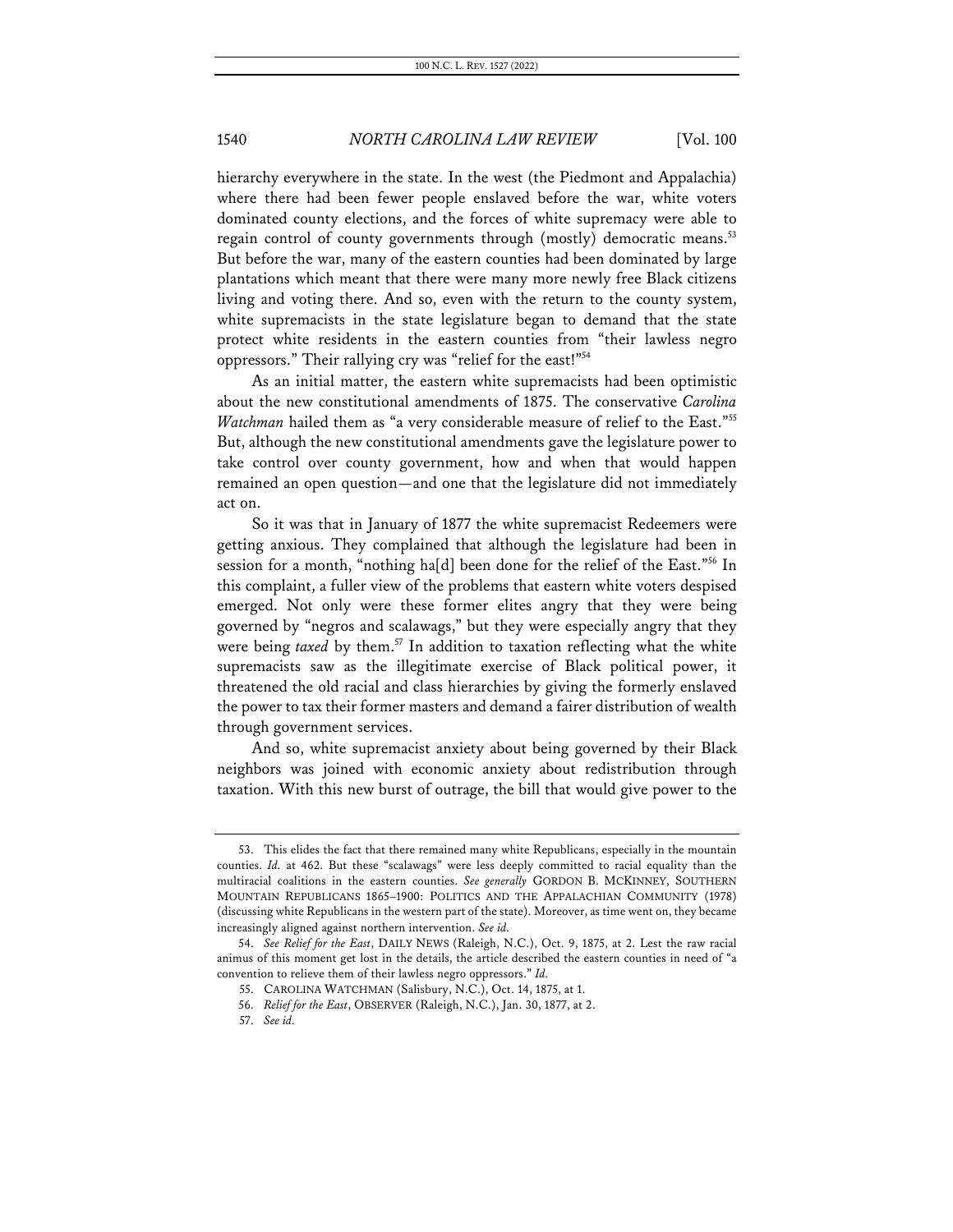state legislature moved quickly through the legislature (albeit with "the Radicals fighting it at every step.")<sup>58</sup> In this way the East was relieved of the "deadly blight and cruel scourge" of the "negro . . . task master" and state control over local government became a foundational element of the "principle that this is a white man's government."<sup>59</sup>

#### D. *The Struggle for Redemption*

By 1880, white supremacists in North Carolina had managed to eliminate the township experiment and return power to the weaker and more whitedominated county court system.<sup>60</sup> Where this structural adjustment had not fully facilitated white supremacy, the Redeemers acted to provide "relief for the East" by stripping local voters of democratic control and providing that local officials would be chosen by the "safe" state legislature.<sup>61</sup>

These were the first two prongs of Redemption Localism: weakening local power and limiting local democratic control. And yet, while the project of Redemption was begun, the white supremacists would not "win" the power to establish Jim Crow for another two decades. Between 1880 and 1898, Black voters retained a strong minority voice in state politics—and an even stronger voice in counties where they constituted a political majority.<sup>62</sup> Even having taken control of the state legislature and having acted to radically reduce local power, white supremacists were still struggling to "redeem" local governance from what they saw as the taint of Black political participation. Even without the power to elect local officials, the reality of Black political power on the ground meant that local politics were influenced by the fact of a multiracial polity. Black voters went to the polls, Black families were buying property, and Black politicians retained a strong voice in state politics.<sup>63</sup>

Perhaps most tellingly, Black families were cashing in on the promise of public education. Although radical disparities in funding and quality of public schools existed (and persisted) from the beginning of Reconstruction, Black children were being educated in free public schools paid for by local property taxes.<sup>64</sup> White supremacists were horrified by this. Many shared their

<sup>58.</sup> *County Government*, OBSERVER (Raleigh, N.C.), Feb. 11, 1877, at 3.

<sup>59.</sup> NEWS & OBSERVER (Raleigh, N.C.), Feb. 24, 1882, at 2.

<sup>60.</sup> *See* Farbman, *Reconstructing Local Government*, *supra* note 9, at 462–64 (discussing the erasure of townships by the North Carolina legislature which resulted in "the old elite political class reclaim[ing] authority").

<sup>61.</sup> *See id.* at 463.

<sup>62.</sup> Overall, the Republican Party remained a powerful force in state politics until the turn of the twentieth century. While the influence of northerners waned after 1875, the coalition of white unionists ("scalawags") and formerly enslaved Black citizens was not easily dismissed. HELEN G. EDMONDS, THE NEGRO AND FUSION POLITICS IN NORTH CAROLINA 1894–1901, at 15–16 (1951).

<sup>63.</sup> *See* ERIC ANDERSON, RACE AND POLITICS IN NORTH CAROLINA, 1872–1901: THE BLACK SECOND 331 (1981).

<sup>64.</sup> *See id.* at 326–27.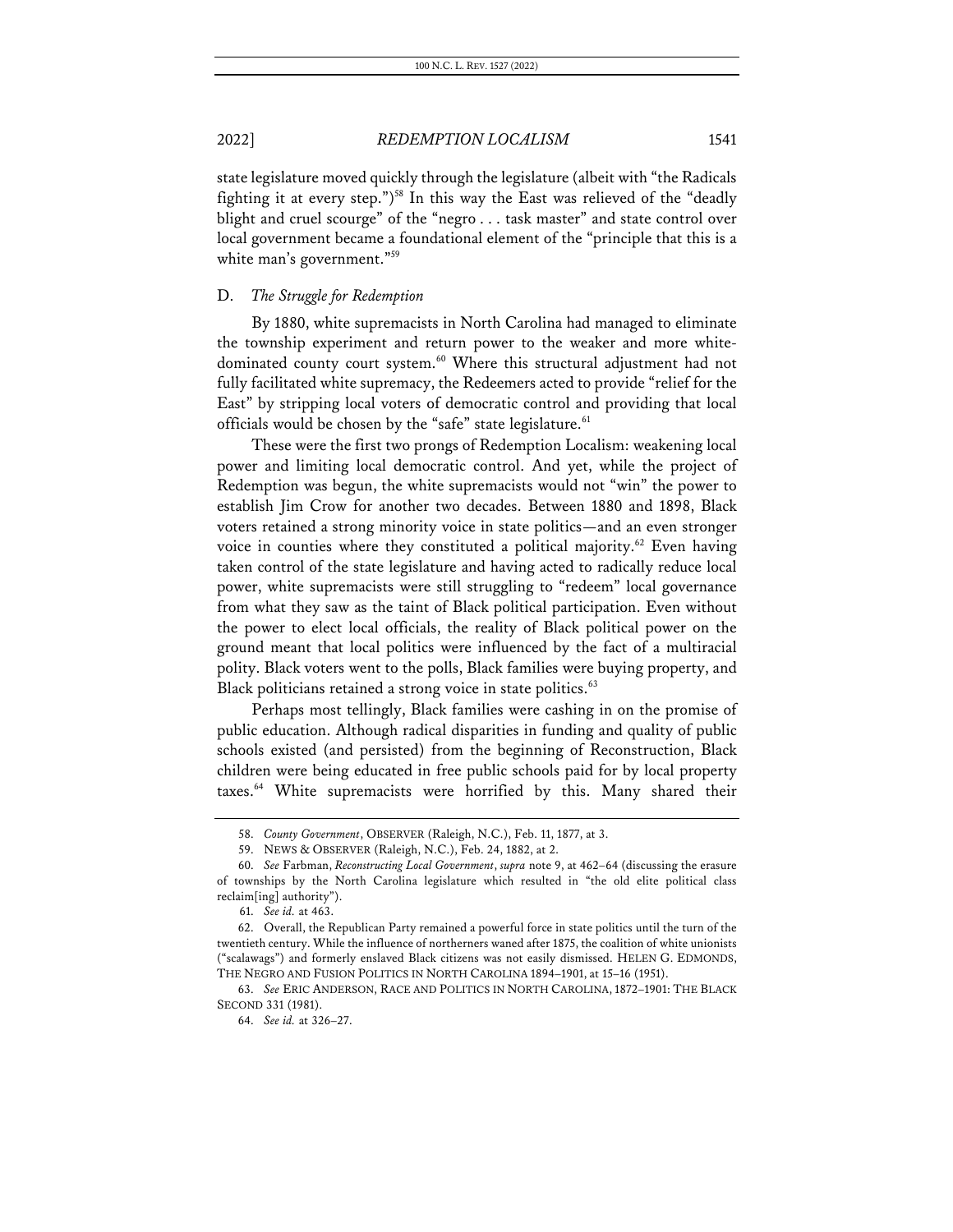slaveholding parents' view that it was dangerous to educate the oppressed and subordinate class in a racial hierarchy.<sup>65</sup> Even where they grudgingly acknowledged that Black children should receive some education, they argued that white families should not be taxed to support that education. In 1880, the state legislature passed a law that allowed towns to establish two separate streams of school funding.<sup>66</sup> Taxes from white citizens would be collected to fund schools for white children, while taxes from Black citizens would be used to fund schools for Black children.<sup>67</sup>

This bifurcated funding stream was quickly adopted by towns across the state, but in a sign of the Redeemers political vulnerability, it was quickly challenged by Republican opponents.<sup>68</sup> When the question came before the Supreme Court of North Carolina, the court ruled that the law was unconstitutional as a violation of the state constitution's prohibition against overt racial discrimination.<sup>69</sup>

While this fight over local funding for public education shares familiar features with the fight over local power, the story reveals the extent to which white supremacist Redeemers had not yet achieved political control over the state, even in the mid-1880s. They saw themselves (and they were) engaged in a struggle for supremacy amidst a complex political landscape, where the Republican Party was not yet vanquished and where Black citizens remained active and powerful members of the political community. These observations highlight a critical distinction between Redemption and Jim Crow. Reconstruction established a fragile but revolutionary new multiracial democratic order across the South. The Redeemers were struggling against this new order to return to white supremacy and the "southern way of life."70 But while we know the end of the story, during the period between 1880 and 1898, that struggle was active and its outcome uncertain. It was not until 1898, and the subsequent Jim Crow Constitution of 1900, that Redemption in North Carolina (and across the South) was achieved. Jim Crow's comparatively stable order of racial hierarchy, oppression, apartheid, and white supremacy was thus the result of the Redeemer's struggle.

And so, when the white supremacists struggling toward redemption encountered the persistence of Black political power, they resorted to another,

<sup>65.</sup> For just one among many examples of this sentiment, in 1881, *The Charlotte Democrat* printed the following three line "article": "Advocating negro schools to spoil good laborers—the last resort of the demagogue and office-seeker." CHARLOTTE DEMOCRAT, Sept. 2, 1881, at 2.

<sup>66.</sup> *See* ANDERSON, *supra* note 63, at 329–30.

<sup>67.</sup> *See id.*

<sup>68.</sup> *See* H. LEON PRATHER, SR., RESURGENT POLITICS AND EDUCATIONAL PROGRESSIVISM IN THE NEW SOUTH: NORTH CAROLINA, 1890–1913, at 76 (1979) [hereinafter PRATHER, RESURGENT POLITICS].

<sup>69.</sup> *See* Puitt v. Comm'rs of Gaston Cnty., 94 N.C. 709, 713–15 (1886).

<sup>70.</sup> *See* Farbman, *Reconstructing Local Government*, *supra* note 9, at 480.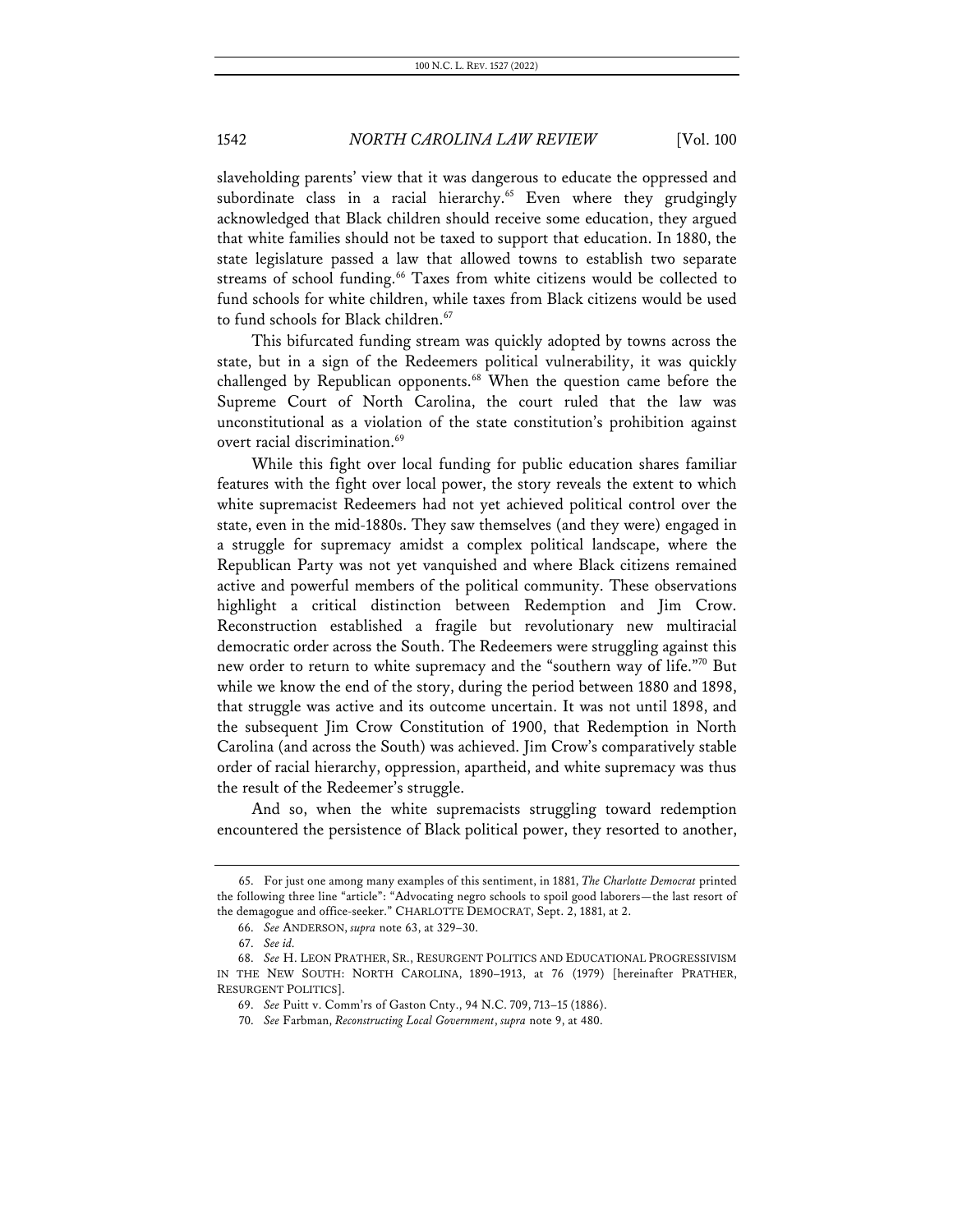far-reaching tactic to smother that power: retrenchment. Retrenchment was a radical plan to defund state and local government. The idea was that as long as government was even partially subject to multiracial control—and even partially being used to redistribute wealth, power, and privilege—the Redeemers could limit that capacity by starving state and local governments of the funds they needed.<sup>71</sup> Retrenchment became the third leg of the stool of Redemption Localism. It facilitated a return to the "good old days" of plantation localism where the weak county governments largely delegated power to planter elites in their private fiefdoms. The end goal of retrenchment was to gut the capacity of government to upend the southern way of life and, functionally, to vest authority in private actors to govern, provide services, and maintain racial hierarchies as they saw fit. Little surprise, then, that in the words of historian C. Vann Woodward, "'retrenchment' . . . became the watchword of the Redeemers in their state and local governments."72

The next chapter in the school funding saga was a perfect example of retrenchment in action. When the white supremacists who had pressed for separate funding streams for white and Black schools were rebuffed by the courts, they had to choose between funding all schools equally or abandoning school funding altogether. By now, it should not be hard to guess what they chose. The immediate reaction in most of the districts that had set up the bifurcated funding streams was simply to reduce or eliminate funding for all schools—both Black and white.<sup>73</sup> The core logic at work was the core logic of Redemption: the only legitimate government (and government services) were those that obeyed the orthodoxy of white supremacy. The corollary logic that animated retrenchment was that no government (and no government services)

<sup>71.</sup> Note here the parallels between retrenchment and modern libertarian opposition to government. Grover Norquist famously proclaimed: "I don't want to abolish government . . . . I simply want to reduce it to the size where I could drag it into the bathroom and drown it in the bathtub." Joseph Thorndike, *Americans Are Getting a Hard Lesson in Why Government—and Taxes—Actually Matter*, FORBES MAG. (Mar. 20, 2020, 1:20 PM), https://www.forbes.com/sites/taxnotes/2020/03/20/ americans-are-getting-a-hard-lesson-in-why-government---and-taxes---actually-matter/?sh=52848508 7904 [https://perma.cc/73PP-MAJA (staff-uploaded, dark archive)]. In both cases, the functional result of shrinking government is to delegate much more power and "governance" control to private entities and private landowners.

<sup>72.</sup> C. VANN WOODWARD, ORIGINS OF THE NEW SOUTH 1877–1913, at 58 (Wendell Holmes Stephenson & E. Merton Coulter eds., 1951).

<sup>73.</sup> *See* PRATHER, RESURGENT POLITICS, *supra* note 68, at 76. Here again, the analogy to the South's Massive Resistance to *Brown* is too clear to miss. Perhaps the sharpest comparison is with *Palmer v. Thompson*, where the city of Jackson, Mississippi, closed its swimming pool rather than opening it as an integrated facility. 403 U.S. 217, 219 (1971). The Supreme Court approved Jackson's action, functionally giving the Court's blessing to the retrenchment principle, that if you did not want to provide a service equally to white citizens and formerly enslaved Black citizens, it was entirely fine to simply remove the service altogether. *Id.* at 218–19.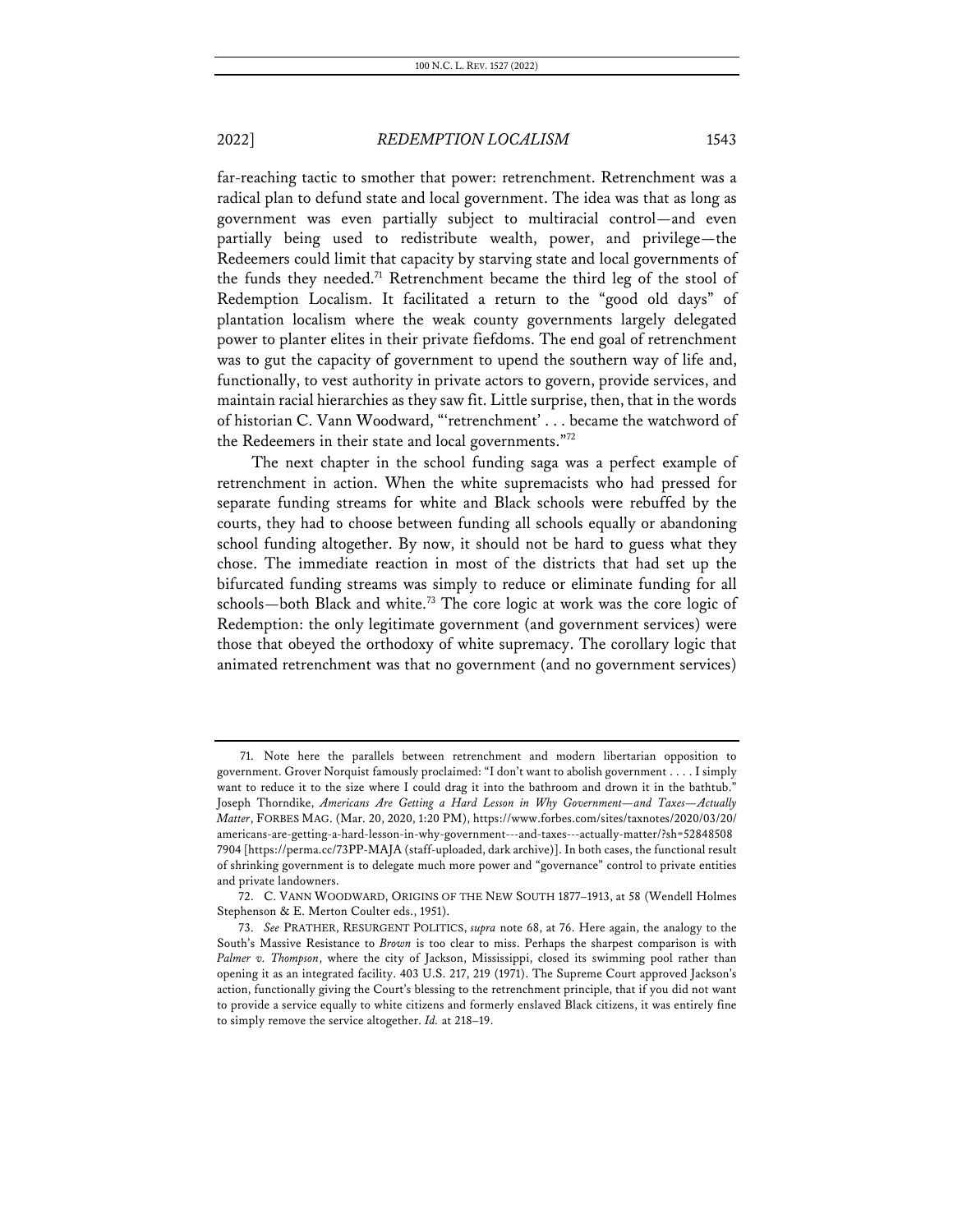was preferrable to a multiracial government and the redistribution that it threatened or promised.<sup>74</sup>

#### E. *The Tradition of Black Power and Fusion Politics*

The Redeemers' struggle to establish and protect white political power was explicit and evident in their manipulations of state and local legal structures. It would be easy, in the face of the visible victories of white supremacy, to miss the strong undercurrent of Republican political strength at the state and local level. It would be easy, as well, to overlook the fact that this strength was fueled by Black political power. Between 1875 and 1890, Republicans—and in particular Black Republicans—consistently turned out to vote, and consistently threatened the Redeemers' hold on state power.<sup>75</sup> While Republicans failed to regain power at the state level, they consistently represented just a little less than half of the voting population.<sup>76</sup>

The persistence of this powerful opposition party fueled the urgency of the Redeemers. Even if they had a hold on power now, they understood that their hold was tenuous as long as Black voters remained a powerful voice in state politics. This explains why their machinations with the structures and nature of local government were so draconian. They were tactics in an ongoing

<sup>74.</sup> The connection between retrenchment and the explicit goal of shrinking government during Reconstruction has been well documented. In a recent paper, political scientists Pavithra Suryanarayan and Steven White demonstrated that once white elites retook power in the South after Reconstruction, they systematically lowered tax rates and undermined government capacity to protect white supremacy. *See* Pavithra Suryanarayan & Steven White, *Slavery, Reconstruction, and Bureaucratic Capacity in the American South*, 115 AM. POL. SCI. REV. 568, 582 (2021). Another recent report focusing on Redemption in Alabama emphasized that Redeemers there constitutionalized harsh limits on property tax rates to ensure that even if they lost power, Republicans (and Black office holders) would not be able to raise money to fund redistributive government services. *See* MICHAEL LEACHMAN, MICHAEL MITCHELL, NICHOLAS JOHNSON & ERICA WILLIAMS, CTR. ON BUDGET & POL'Y PRIORITIES, ADVANCING RACIAL EQUITY WITH STATE TAX POLICY 2 (2018), https://www.cbpp.org/sites/ default/files/atoms/files/11-15-18sfp.pdf [https://perma.cc/JQ6F-E35Z].

<sup>75.</sup> *See* EDMONDS, *supra* note 62, at 15 (discussing the opposition strength of the Republicans to the Democratic Party from 1876–1896). Although it is difficult to ascertain what percentage of Republican voters were Black, "[i]t is reasonable to assume that Negroes formed a large element in the Republican party." *Id.* at 15–18.

<sup>76.</sup> One imperfect but suggestive way to see this is to look at the results of the gubernatorial elections during this period. In 1876, the Democrat Zebulon Vance beat the Republican Thomas Settle by a margin of 5.6% (52.8% to 47.2%). GUIDE TO U.S. ELECTIONS 1718 (Deborah Kalb ed., 2016). In 1880, the Democrat Thomas Jarvis beat the Republican Ralph Buxton by a margin of 2.6% (51.3% to 48.7%). *Id.* In 1884, the Democrat Alfred Scales beat the Republican Tyre York by a margin of 7.7% (53.8%–46.1%). *Id.* In 1888, the Democrat Daniel Fowle beat the Republican Oliver Dockery by a margin of 5.1% (52% to 46.9%). *Id.* In each of these elections, more than a hundred thousand Republican voters turned out to vote and the margins were, if not thin, then at least relatively tight. We do not have reliable data on how many of these Republican voters were Black, but even conservative estimates would suggest that at least 50% of these voters (i.e., more than fifty thousand) were Black. *See* EDMONDS, *supra* note 62, at 17–18.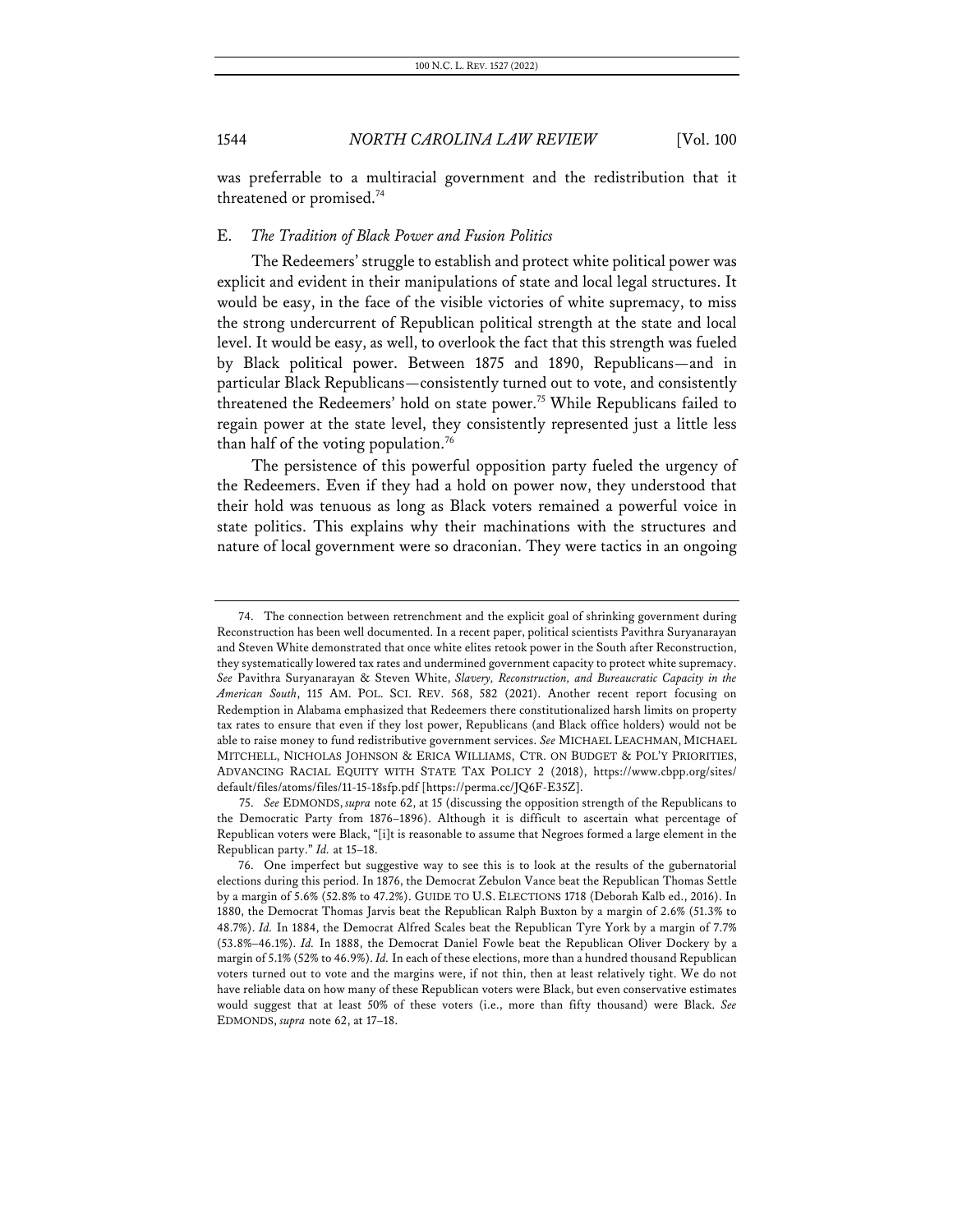struggle to use existing political power to protect against the eventuality of losing that power.<sup>77</sup>

And they were right to be worried! Beginning in 1890 and lasting for nearly a decade, a movement began in North Carolina and across the South to align the interests of the nascent Populist party with the interests of Black voters and Republicans. This movement was called "Fusion."78 The politics behind Fusion were complex, but the general framework was relatively simple. The Populists emerged in the 1880s as small farmers (in North Carolina, mostly from the west, which had always been less pro-slavery and more Republican) became increasingly dissatisfied with the elite eastern "Bourbons" who controlled state economic and political affairs. As the electoral power of the Populists grew, it became clear that if they joined with the Republicans, they could break the Redeemer Democrats' grip on power at the state level.<sup>79</sup> In the mid-1890s, leaders of the two parties decided to make common cause and run candidates on a "fusion" slate in the hopes of taking power at the state and local levels. In the election of 1894, the Fusionists swept to power in the state legislature, and in 1896, the fusion platform elected the state's first Republican governor since Reconstruction.<sup>80</sup>

The moment of Fusion politics burned bright for the opponents of Redemption and the opponents of white supremacy, as a beacon of hope for a thriving multiracial politics. Given the centrality of local power to the Redeemers, it should not be surprising that Fusionists focused on obtaining local power for themselves in their effort to battle against the Redeemers. The most optimistic Republican members of the Fusion coalition hoped to turn back the clock to 1868 by both restoring democratic control over county governments and reinstating the township experiment.<sup>81</sup> The Populists, on the other hand, were predominantly white and their base of power was in the same western part of the state that had acceded to demands for "relief for the east" two decades

<sup>77.</sup> Most casual readers of the headlines today will recognize this dynamic as it plays out through voter suppression, gerrymandering, and other present tactics employed by political elites who hold political power against a strong minority (or sometimes majority) opposition.

<sup>78.</sup> *See generally* EDMONDS, *supra* note 62 (explaining that the Fusion movement refers to the "fusion" of the Populist party and the Republican party, along with Black Republican voters and officeholders, to briefly gain control over the dominant Democratic Party in North Carolina from 1895–1901).

<sup>79.</sup> In the 1892 gubernatorial election, the Democrat Elias Carr received only 48.3% of the vote while the Republican candidate David Furches received 33.8% and the Populist candidate Wyatt Exum received 17%. GUIDE TO U.S. ELECTIONS, *supra* note 76, at 1718. Together, the Republicans and Populists got 50.8% of the vote. *See id.* 

<sup>80.</sup> Daniel Russell was not only the first Republican governor since 1876, but he would also be the last Republican governor until the party realignment of the late twentieth century. *See id.* at 1718– 19.

<sup>81.</sup> *See As Things Look at Raleigh*, DAILY CHARLOTTE OBSERVER, Feb. 6, 1895, at 2 (noting the disagreement between Republicans and Populists over the township system).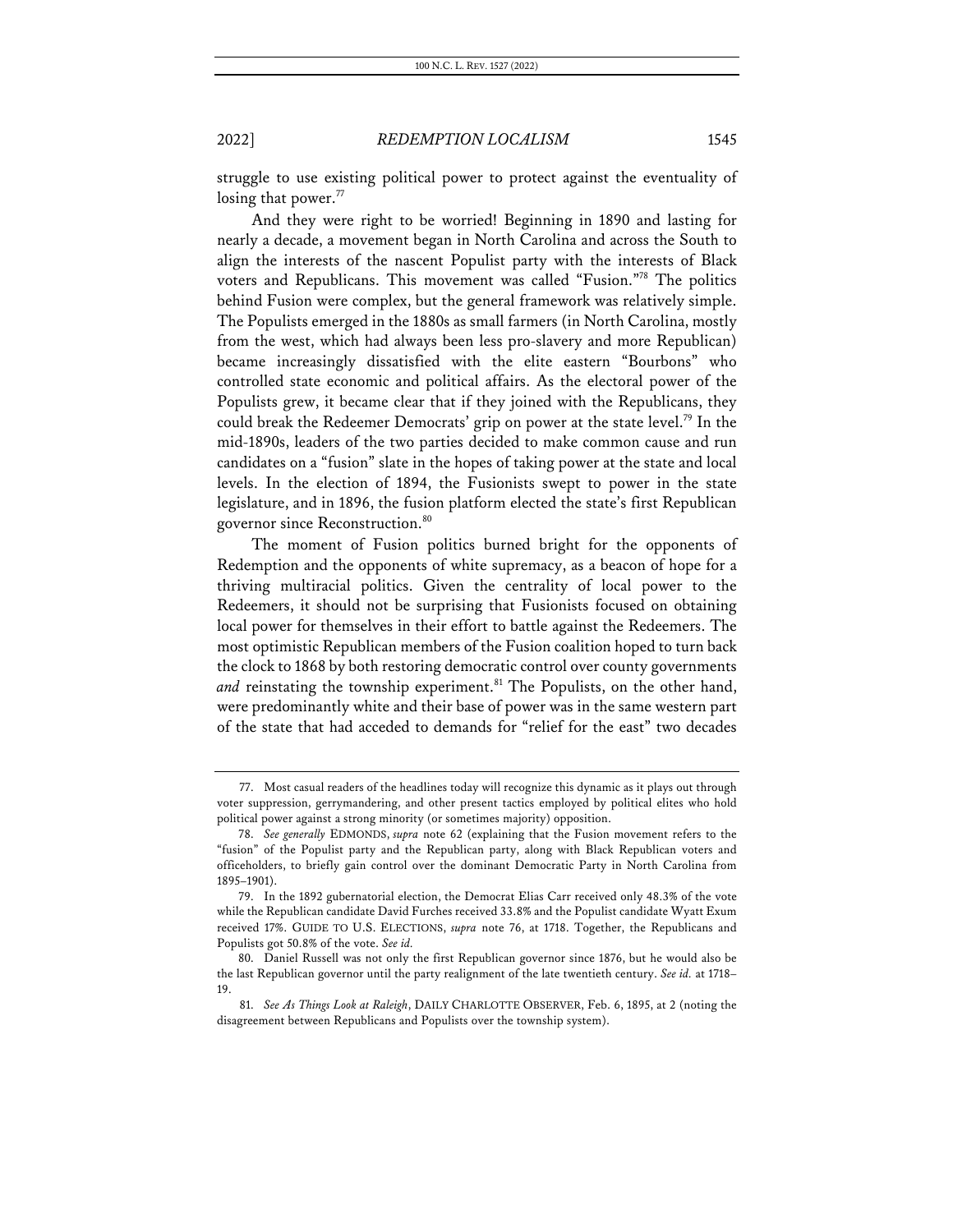earlier.<sup>82</sup> While they were eager to regain control over their own, safely white county governments, they were also worried about returning local power to Black voters in the East.<sup>83</sup>

After a furious and acrimonious debate in the legislature, the tenuous Fusion coalition passed a bill that returned a large measure of democratic control over county government to the state's voters.<sup>84</sup> The bill was a far cry from returning to the democratic promise of 1868, as it did not revive the townships and, to appease anxious white Populists, it contained provisions allowing white minorities to retake local control if they presented evidence of "financial . . . mismanage[ment]."85 Still, the bill was a seismic shift away from Redemption Localism. Unsurprisingly, it sparked a furious backlash.

#### F. *Redemption Achieved*

Two things happened almost immediately after the Fusionists returned democratic control to the counties. First, in the 1896 elections that followed the new bill, a wave of Black officeholders were elected across the eastern portion of the state.<sup>86</sup> Seven Black representatives were elected to the state legislature, and many eastern counties elected large slates of Black magistrates, justices of the peace, and other local officials.<sup>87</sup> For the first time since 1868, Black voters in the Fusion coalition were able to elect candidates that represented them. For the first time since Reconstruction, Black sheriffs were entrusted to police their fellow citizens, Black judges presided over county courts, and the seemingly moribund promise of multiracial democracy found new life at the local level.

The city of Wilmington, located on the southeast coast of the state, was a prime example. In the elections of 1896, fully three-quarters of the newly elected magistrates were Black.<sup>88</sup> Needless to say, the Redeemers who had struggled to gain and cling to power for the previous two decades were not pleased. In Wilmington and across the state, a steady drumbeat of outrage from the white supremacists attacked the Fusion coalition for ushering in a new era of "negro domination."89 The Redeemers and white supremacists who had been shoved out of power by the Fusionists accused white Populists and Republicans

<sup>82.</sup> Though historians have (rightly) understood Populism as a "white-based and white-led movement," Omar Ali has documented the extent to which Black populism was also an important force in Southern politics at the end of the nineteenth century. *See* OMAR H. ALI, IN THE LION'S MOUTH: BLACK POPULISM IN THE NEW SOUTH, 1886–1900, at 4 (2010).

<sup>83.</sup> *See As Things Look at Raleigh*, *supra* note 81, at 2.

<sup>84.</sup> *See The County Government Bill—Some Inside History*, NEWS & OBSERVER (Raleigh, N.C.), Mar. 1, 1895, at 4.

<sup>85.</sup> *See County Government Bill*, GREENSBORO PATRIOT, Feb. 27, 1895, at 1.

<sup>86.</sup> *See* ANDERSON, *supra* note 63, at 238–39.

<sup>87.</sup> *See id.* In some places, the Black electoral surge was huge. For example, every single justice of the peace in Edgecombe County was Black. *Id.* at 238.

<sup>88.</sup> *Negro Magistrates*, MORNING STAR (Wilmington, N.C.), Nov. 7, 1896, at 1.

<sup>89.</sup> *See The Same Fight Over Again*, MORNING STAR (Wilmington, N.C.), Oct. 25, 1898, at 2.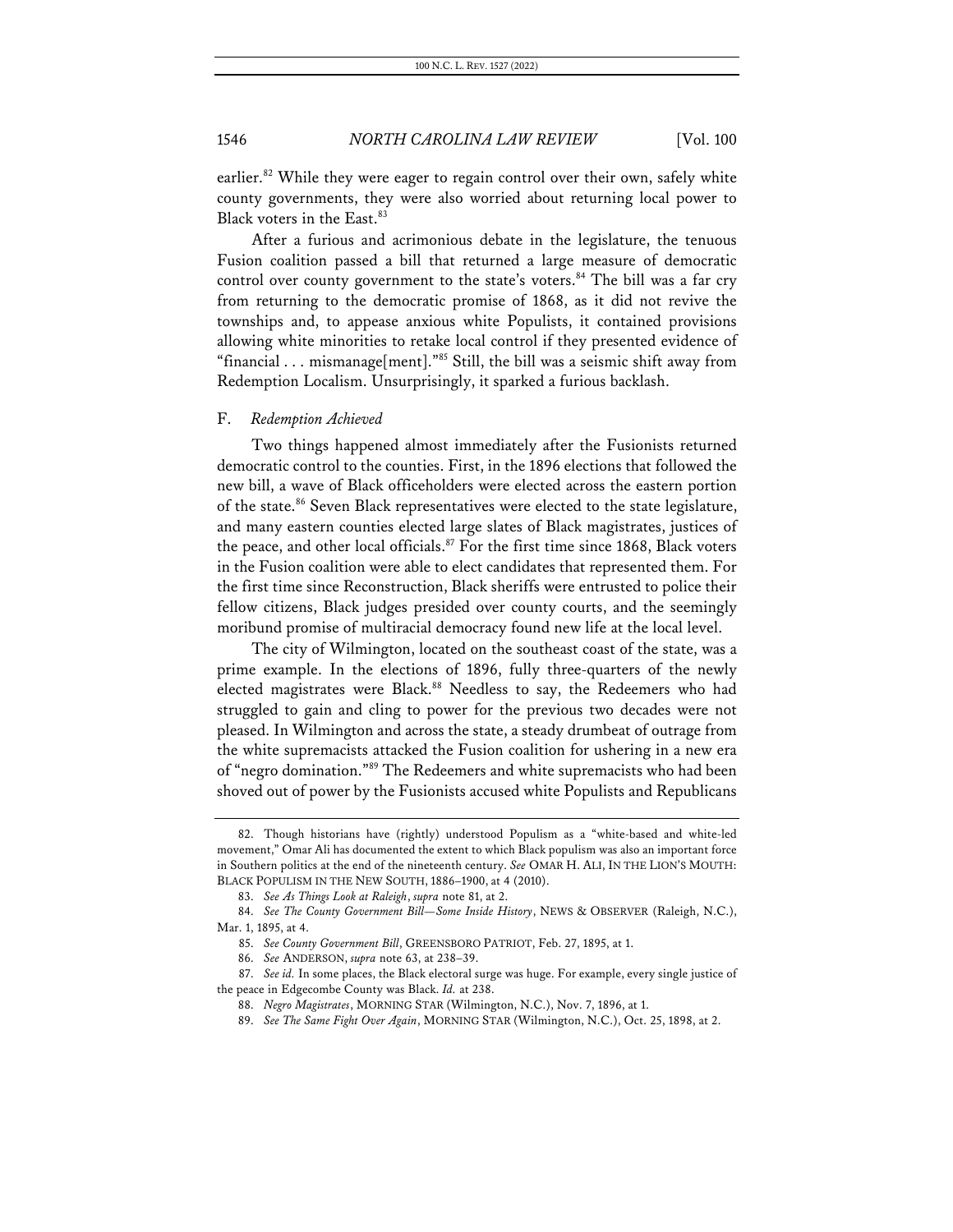of "waging war on the white people, the respectability and the intelligence of North Carolina."90

The shift in local power and the white supremacist rage against it became central to the Redeemers' push to retake the legislature from the Fusionists in 1898. For the first time in two decades, calls for "relief for the east" began to ring out again.<sup>91</sup> Having lost many working-class white votes through their Bourbon rule, the Redeemers seized on white supremacy and racial anxiety to motivate white voters to return to the Democratic Party and defeat the Fusionists.<sup>92</sup> While this anxiety had nothing to do specifically with any fixed theory of local power, it drew energy from the gut-level fears of white voters at the local level. Once again, while the idea of a Black state legislator was unpleasant to many white voters, it was the horror of the Black magistrate or Black sheriff governing at the local level that really set fire to white anxiety.<sup>93</sup>

Just before the election of 1898, a group of white supremacists from across the eastern counties of North Carolina gathered in Goldsboro at "The Great White Men's Convention."94 In framing their complaints, these Redeemers were resolutely focused on what they saw as the injustice of Black political power at the local level. After cataloguing the prevalence of Black local officials across the eastern counties following the Fusionist victory,<sup>95</sup> the Redeemers argued that "as a consequence of turning these local offices over to the negroes, bad government has followed."96 And what they meant by "bad government" was extreme: "[H]omes have been invaded, and the sanctity of woman

94. *See* RESOLUTIONS ADOPTED BY EIGHT THOUSAND VOTERS AT THE GREAT WHITE MEN'S CONVENTION IN GOLDSBORO, N.C., OCTOBER 28 (1898).

95. The resolutions claimed that

<sup>90.</sup> *Id.*

<sup>91.</sup> *See Relief for the East and the West*, N. CAROLINIAN (Raleigh, N.C.), Sept. 8, 1898, at 7.

<sup>92.</sup> In a typical exhortation, *The North Carolinian* advocated for returning the eastern counties to state control and for white solidarity: "Let [the white people of the west] remember that blood is thicker than water, and give relief to the Eastern whites, while having county government to their liking at home." *Id.*

<sup>93.</sup> A representative example of the rhetoric driving these politics comes from a Wilmington newspaper: "In many counties negroes have a voice in the management and control of white schools; negro constables arrest and negro deputy sheriffs try white men and negro deputy sheriffs perform their official functions in the most offensive manner." *State Press*, WILMINGTON MESSENGER, Feb. 16, 1898, at 2.

in many of the counties, cities and towns of Eastern North Carolina the local governments have been turned over wholly, or in part, to the negroes. . . . In these counties, cities and towns negroes may be found holding the offices of Register of Deeds, Deputy Sheriffs, Constables, Justices of the Peace, School Committeemen, Town Commissioners, Policemen, and the like.

*Id.* All in all, the resolutions complained that "there are now in office . . . nearly one thousand negroes, there being nearly three hundred negro magistrates alone." *Id.*

<sup>96.</sup> *Id.*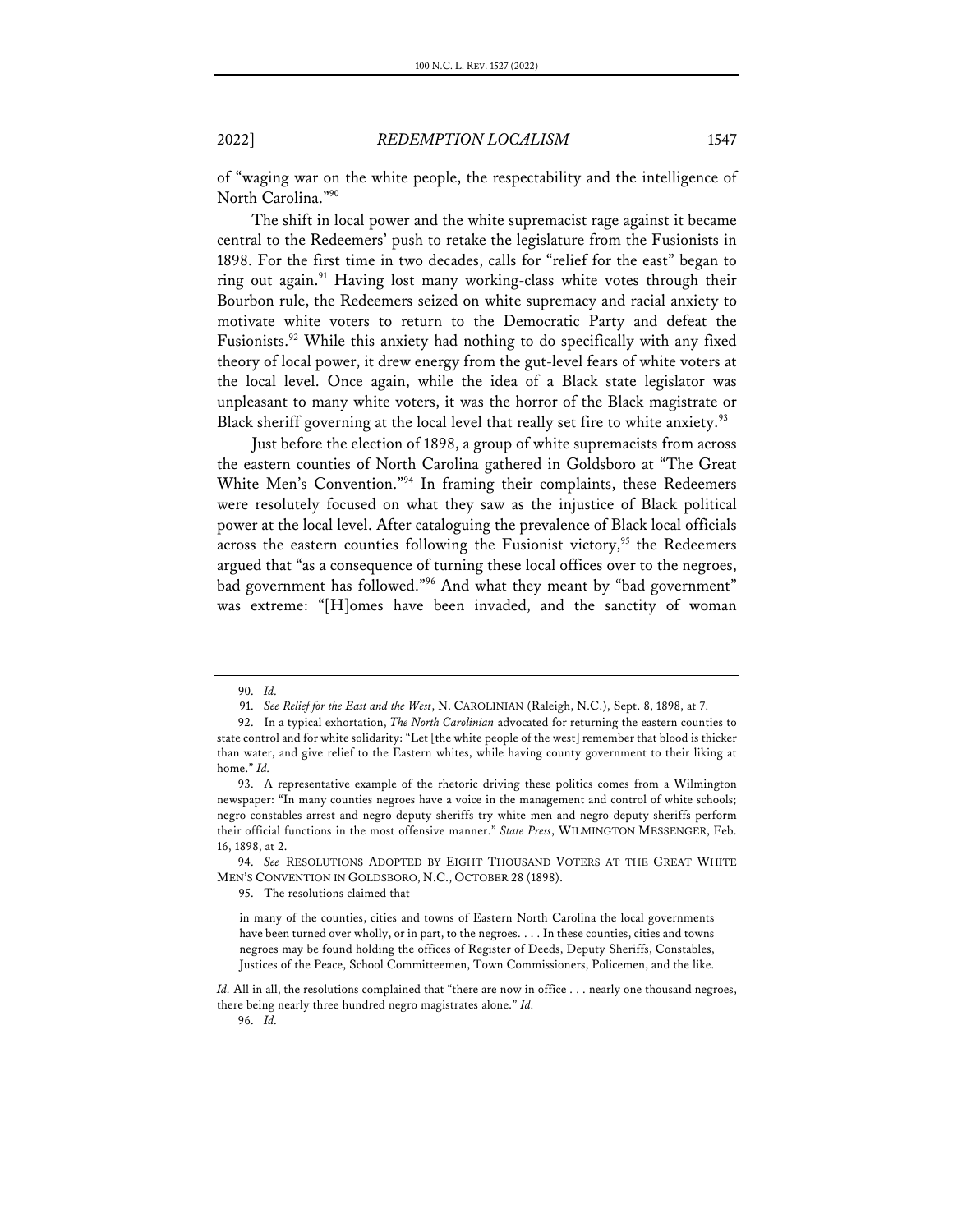endangered. Business has been paralyzed and property rendered less valuable."<sup>97</sup> The result of this "negro domination" was, they argued, a creeping anarchy that could only be solved by reclaiming white supremacist control over local government.<sup>98</sup>

What this document makes clear is the extent to which the Redeemers' newfound movement energy (or perhaps more accurately, rage) was rooted in local complaints. When counties were returned to local democratic control by the Fusionists, the white supremacists reacted just as they had in 1874 by raging against "negro domination" at the local level. Their complaints had almost nothing to do with state or national politics—they were rooted in the growing number of Black magistrates and Black deputy sheriffs.

In Wilmington, white supremacist delegates returned from the convention in Goldsboro energized to reclaim control over what they saw as their city and their county government. At a "Mass Meeting of [white] Citizens" in the city, they declared "that we will no longer be ruled, and will never again be ruled by men of African origin."99 This proclamation was more than an encouragement for white voters to go to the polls—it was a call to "act now or leave our descendants to a fate too gloomy to be borne."100 The white supremacists also demanded that the publisher of a Black newspaper be expelled from the city, and that the Fusionist mayor and chief of police resign.<sup>101</sup>

This demand was happening in a charged atmosphere where insurrection was in the air. In the words of a local Republican leader, there was "a greater feeling of unrest and uncertainty about the maintenance of order than I have ever seen, and many, even the most conservative, feel that a race conflict is imminent."102 In the face of a "settled determination" from the white supremacists that they would "administer city and county government," he advised that the Fusionists abandon their local offices to defuse the crisis.<sup>103</sup>

What transpired after these threats and warnings is all-too-well-known. On November 10, 1898, an armed mob of white supremacists rampaged through

1.

<sup>97.</sup> *Id.* With these two complaints, the Redeemers gestured toward the classic white supremacist anxieties: the invented fear of the "brutish" Black man stealing the virtue of the "pure" white woman and the anxiety of redistribution and disruption of the class hierarchy. *See id.*

<sup>98.</sup> Their argument reads like a license for lynch law: "In many localities men no longer rely upon the officers of the law for protection, for they are known to be incompetent or corrupt. Conditions have become so intolerable in these communities that they can no longer be tolerated or endured." *Id.*

<sup>99.</sup> *The Defamer Must Go*, GREENSBORO EVENING TELEGRAM, Nov. 10, 1898, at 2.

<sup>100.</sup> *Id.*

<sup>101.</sup> While the mayor and police chief were both white, their involvement with the multiracial city government indicated their "utter incapacity to give the city a decent government and keep order therein [making] their continuance in office . . . a constant menace to the peace of this community." *Id.*

<sup>102.</sup> *Chadbourn Again; Tells the Truth*, W. VINDICATOR (Rutherfordton, N.C.), Oct. 20, 1898, at

<sup>103.</sup> *Id.*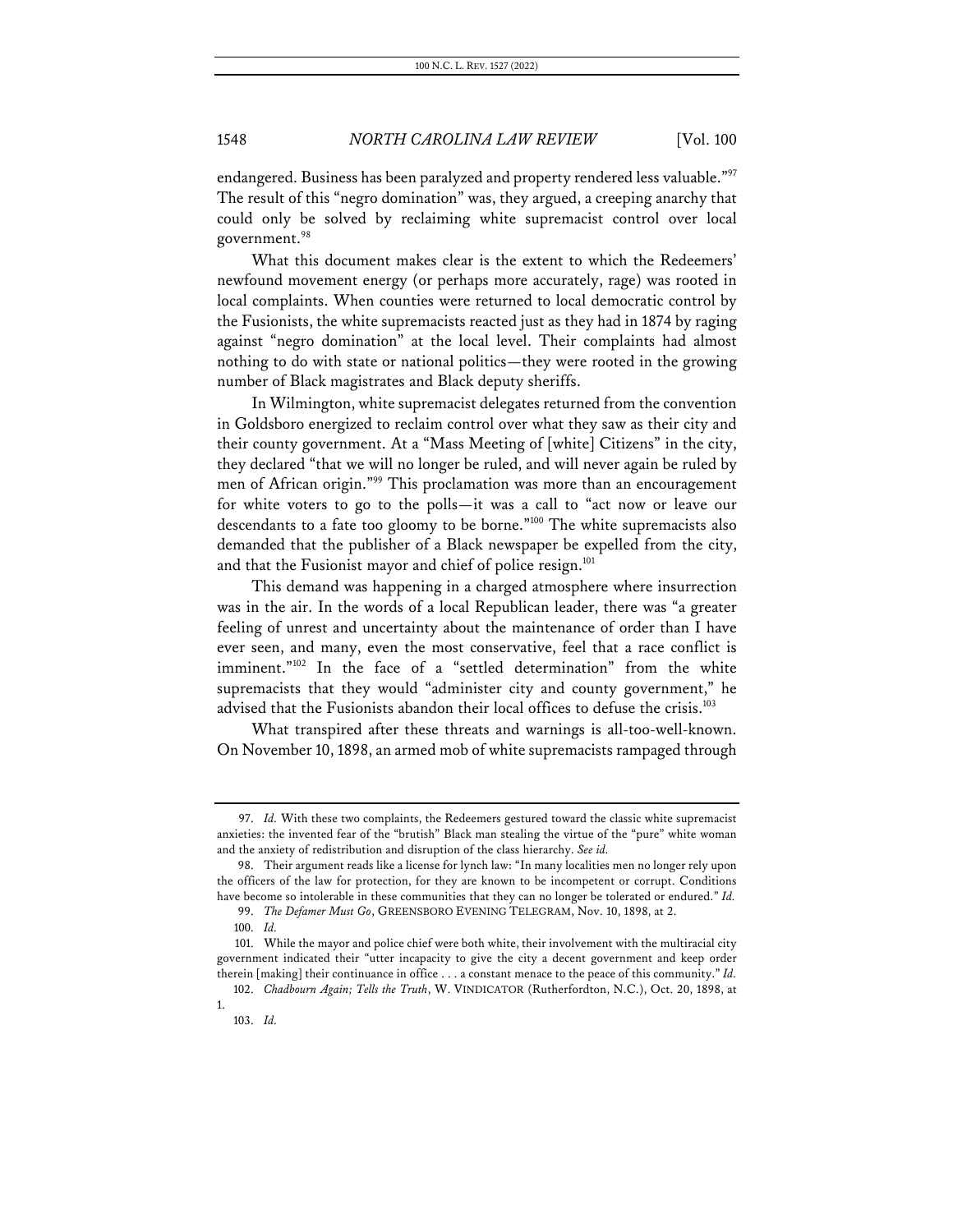the streets of Wilmington, destroying property and taking lives.<sup>104</sup> It was one of the most violent white supremacist uprisings in American history and nothing less than a violent insurrection to overthrow the local government. The white supremacists forced the mayor and police chief to resign and then, by turns, forced the resignations of the aldermen and the entire police department. The leaders of the mob replaced all these officials with white supremacist Democrats. At the end of the day, the newly appointed aldermen elected the figurehead of the insurrection, Alfred Waddell, to be the new mayor of the city.105

Wilmington began November of 1898 as a troubled bastion of multiracial democracy led by a fragile coalition of Fusionists empowered by local political control. By the end of the month, it was a symbol of the Redeemers' violent disregard for local democratic control in a multiracial society. Critically, the insurrection had been driven by racialized anxieties about local power and local visions of "negro domination." For the white supremacists and Redeemers, its "successful" conclusion came when local power had been reclaimed *against* the will of the local community and by means of violence, massacre, and displacement.

#### G. *Disfranchisement and Jim Crow*

The Wilmington Insurrection has come to stand for a turning point in North Carolina and across the South. With the violent extinguishment of the fragile multiracial politics of Fusion, white supremacist Redeemers retook power and sought to ensure that nothing like what had happened in 1896 could happen again. In North Carolina, these white supremacists gathered in 1900 to draft a new set of constitutional amendments that would stamp out Black political power.106 Unsurprisingly, yet another adjustment of the rules of local government and local power was at the center of their conversation.

After 1898, the newly resurgent Democrats were intent on building a more permanent basis upon which to establish white supremacy, racial hierarchy, and the "southern way of life." In other words, having been chastened by the flicker of Fusionism, they framed out the legal foundation of what would become Jim

<sup>104.</sup> *See* H. Leon Prather, Sr., *We Have Taken a City*, *in* DEMOCRACY BETRAYED: THE WILMINGTON RACE RIOT OF 1898 AND ITS LEGACY 15, 31–35 (David S. Cecelski & Timothy B. Tyson eds., 1998) [hereinafter DEMOCRACY BETRAYED]. Estimates about how many people were killed vary greatly—from fourteen to more than one hundred. *Id.* at 35.

<sup>105.</sup> *See id.* at 36–37.

<sup>106.</sup> *See* Michael Kent Curtis, *Race as a Tool in the Struggle for Political Mastery: North Carolina's "Redemption" Revisited 1870–1905 and 2011–2013*, 33 LAW & INEQUALITY 53, 87 (2015) (citing Act of Jan. 4, 1899, § 4, ch. 218, 1899 N.C. Sess. Laws 341, 341–42 (amending N.C. CONST. art. VI, § 4 to impose a poll tax and literacy test)). The so-called "suffrage amendment" disenfranchised Black men by imposing a poll tax and literacy test on voters, but white men were exempted from the requirements by virtue of a "grandfather clause." *Id.* at 76 n.115, 87.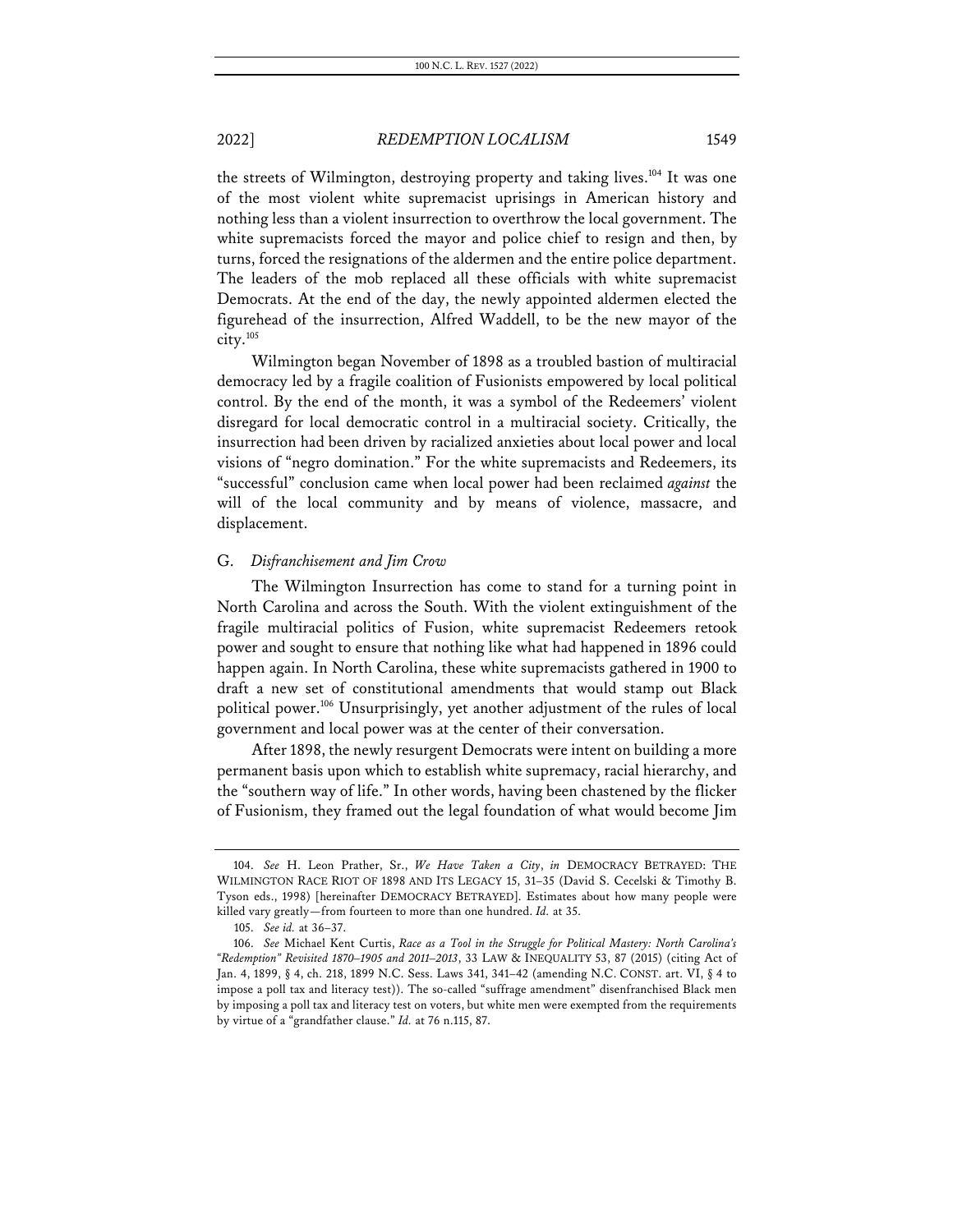Crow. The first pillar of their project was ensuring that Black voters would no longer be a part of any potential political coalition. To put it bluntly, as one of the leaders of the Wilmington Insurrection framed it, "White Supremacy cannot be made permanent until the irresponsible negro vote is removed."<sup>107</sup> The reason for this was partly pure racial animus, but more importantly a recognition that the promise that Tourgée had seen with the township experiment persisted. As long as Black voters had even a minority share of the votes, they were a powerful political bloc who could make common cause with working class white voters against the old hierarchy.

The primary mechanism for disfranchising Black voters was a constitutional amendment adding a poll tax and a literacy test for voting.108 The focus on disfranchisement has tended to be general, but the story of Redemption Localism reveals the extent to which the focus on limiting Black political power was a focus on white supremacy in local politics. In 1899, the legislature made this local focus explicit by enacting a targeted repeal of the 1896 county elections law. The new law preserved the power of most counties in the state to elect their local officials, but it targeted thirteen eastern counties to be put back under state control.<sup>109</sup> The explicit goal was to target these "negro-ridden" counties and to ensure that white supremacy would prevail at the local level even there.<sup>110</sup>

After 1900 and the "suffrage amendments," Black participation in elections plummeted in North Carolina, just as the white supremacists had intended.<sup>111</sup> Alongside disfranchisement came a raft of new laws establishing the apartheid system that we have come to associate with Jim Crow. Public institutions were segregated by state law, and private actors from employers to restaurant owners were encouraged to segregate their operations.<sup>112</sup> Over the first decade of the twentieth century, the struggle for Redemption resolved itself into the establishment and maintenance of Jim Crow.

With the stability of white supremacy assured, anxiety over local power and local control dropped out of view. In fact, with white voters firmly in control of local politics, the state legislature began to slowly vest cities and

<sup>107.</sup> Michael Honey, *Class, Race, and Power in the New South*, *in* DEMOCRACY BETRAYED, *supra*  note 104, at 163, 178.

<sup>108.</sup> *See The Suffrage Amendment*, GRAPHIC (Nashville, N.C.), Jan. 11, 1900, at 4.

<sup>109.</sup> These counties were Bertie, Caswell, Craven, Edgecombe, Franklin, Granville, Montgomery, New Hanover, Pasqoutank, Perquimans, Vance, Washington, and Warren. *See* CHATHAM REC., Apr. 20, 1899, at 2.

<sup>110.</sup> *See id.*

<sup>111.</sup> In fact, the effect of the literacy requirement and poll tax also radically lowered turnout amongst poor whites—a result that the elite Redeemers were not upset about, since the poor whites had been the base of the Populist party.

<sup>112.</sup> *See* Raymond Gavins, *Fear, Hope, and Struggle: Recasting Black North Carolina in the Age of Jim Crow*, *in* DEMOCRACY BETRAYED, *supra* note 104, at 185, 190–91.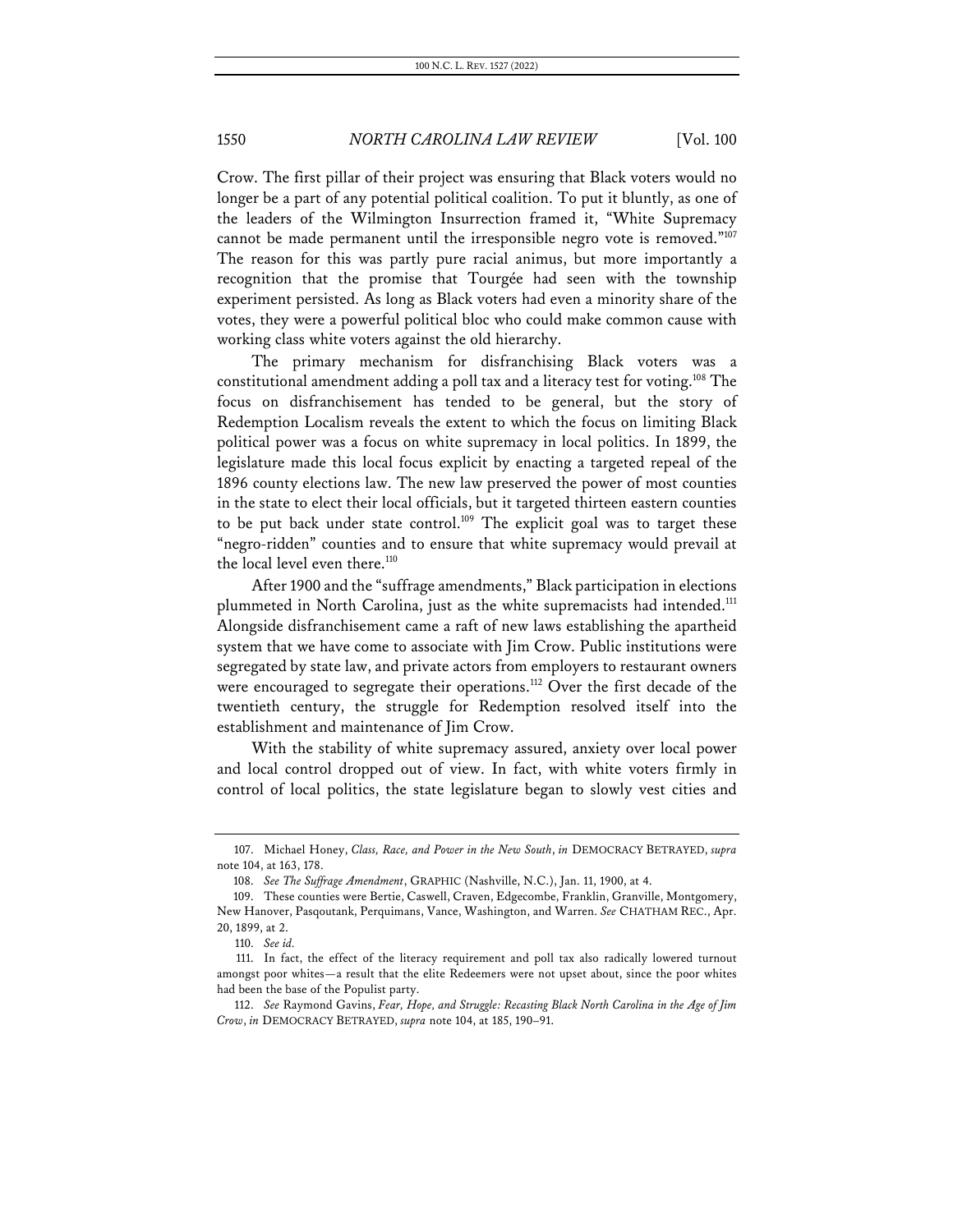counties with more autonomy. By 1917, the legislature began expanding the power and autonomy of cities and, as the years went by, local governments were granted increasing authority over land use, public health, and public safety.<sup>113</sup> Slowly but surely, local governments came to look, superficially, like the local governments we expect today: imperfect local democracies with control (albeit limited control) over local issues, like zoning, schools, and policing.

Redemption Localism shaped the structural contours of North Carolina's local government, but over time, absent the motivating pressures of white supremacy and class and racial anxiety, those contours softened into what appeared to be a "natural" landscape of local rules and governance norms. But, as the history of Redemption Localism makes clear, the fights over these contours were anything but soft. What remains to be asked is whether there is anything to learn about the present from this history.

#### III. LOCALISM, FLOTSAM, AND THE NEW REDEEMERS

Local governments everywhere in the United States are built upon, around, and between the flotsam left behind by struggles over local power that were aimed less at grand theories of localism and more at specific political struggles. In New England, for example, you can't make sense of why the boundary between two towns is where it is without knowing about what kinds of sectarian conflicts were driving members of the congregation to split apart in the seventeenth century. Those boundaries were drawn for specific reasons that are mostly forgotten, and they become naturalized over time and custom—but they remain weaponized and significant to the realities of local government. It matters a great deal for taxes, schools, services, etc. whether you live in Medford, Massachusetts (a well-off, but not super-rich suburb), or whether you live in Winchester (Medford's very rich and very white neighbor to the northwest), or Everett (Medford's much poorer and much less-white neighbor to the southeast).

In a sense, then, the specific flotsam amidst which North Carolina's local government regime is situated is not markedly different from other kinds of flotsam. As is true in other places, North Carolina's county system of governance, and the places and place identities that are defined by it, have become naturalized over time such that they are dissociated from the past struggles over the township experiment and Redemption Localism.<sup>114</sup>

<sup>113.</sup> *See* David W. Owens, *Local Government Authority To Implement Smart Growth Programs: Dillon's Rule, Legislative Reform, and the Current State of Affairs in North Carolina*, 35 WAKE FOREST L. REV. 671, 676–78 (2000).

<sup>114.</sup> *See* Farbman, *Reconstructing Local Government*, *supra* note 9, at 462. In the case of North Carolina, there really are vestigial elements to the flotsam as, to this day, neither the constitution nor the legislature has erased the townships from the state map. They persist as zombie jurisdictions—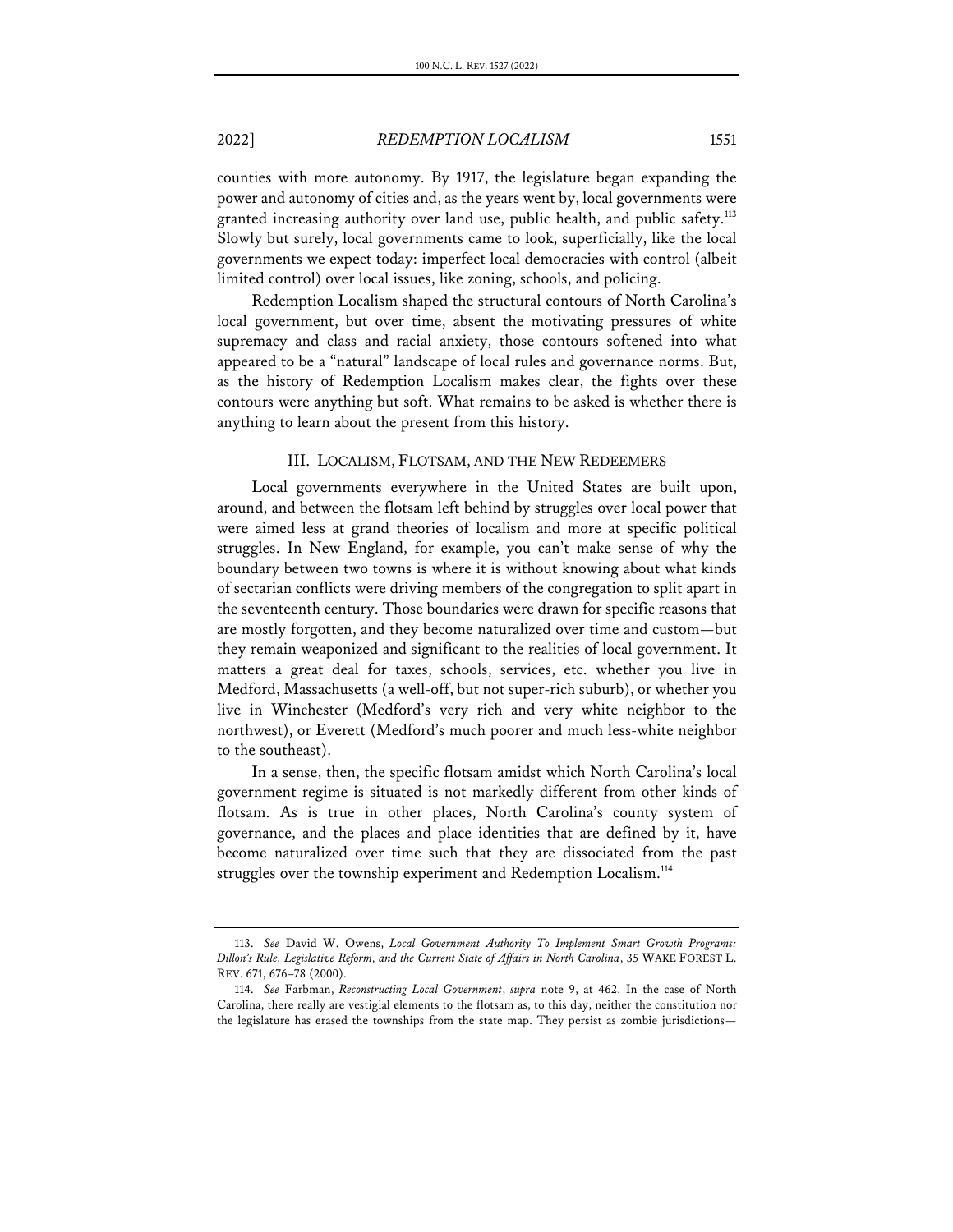Still, understanding the flotsam that has defined the shape and structure of local government law in North Carolina (and everywhere) does more than tell an origin story lost in the fog of the past. In the first place, excavating the story of how the structures of local government have developed reminds us that these structures are *not* natural, but rather are products of political contestation—and frequently contestation over matters that we would find it anathema to contest today (that is, the humanity of Black citizens). This reminder that the structures, boundaries, and powers of local government are products of contestation—and are still subject to change in the present changes the way we see present contestation over these local structures. In other words, when we see familiar patterns from the past manifest themselves in contemporary conversations about local power, those echoes are more than rhetoric or coincidence—they are structural consequences of the flotsam left by Redemption Localism. While there is far more to say about this than I have space for here, let me offer three examples to illustrate the point: voter suppression, state preemption, and the persistence of Redemption ideology.

#### A. *"Election Integrity"*

First let's return to Georgia's new election law and, specifically, its threat to divest local election boards of their power. Boiled down and stripped of the disingenuous trappings of "voter fraud" and "election integrity," the law's clear purpose is to police local power *where* that power threatens the political or democratic prerogatives of the party controlling the state legislature. The threat to Fulton County has very little to do with broad theories of local power or intrastate federalism; rather, it has everything to do with a heavily contested struggle over who should have access to the ballot box. By now, the ways in which the contours of that struggle are reminiscent of the dynamics during Redemption should be easy to see. The Georgia law attacks local power in defense of white power and at the expense of Black voters' access to the franchise.

Whether or not the drafters of the Georgia law (or the politicians in North Carolina who would like to draft a similar law<sup>115</sup>) are "white supremacists" in the sense that the first Redeemers were, they share the same Redemption Localist approach of manipulating (and limiting) local authority to achieve their broader political ends of retaining political power in the face of a democratic threat. More specifically, these "New Redeemers" are seeking to protect a

borders without any legal or governance significance. *See id.* ("All that remained of the townships of 1868 were their borders, which outlined little more than administrative memories.").

<sup>115.</sup> Unsurprisingly, a set of laws similar to those in Georgia have been proposed and advanced in North Carolina. *See Democracy NC Urges Lawmakers To Reject Revived Anti-Voter Bills*, DEMOCRACY N.C. (Nov. 17, 2021), https://democracync.org/news/democracy-north-carolina-urges-lawmakers-toreject-revived-anti-voter-legislation/ [https://perma.cc/D2M9-UQ7E].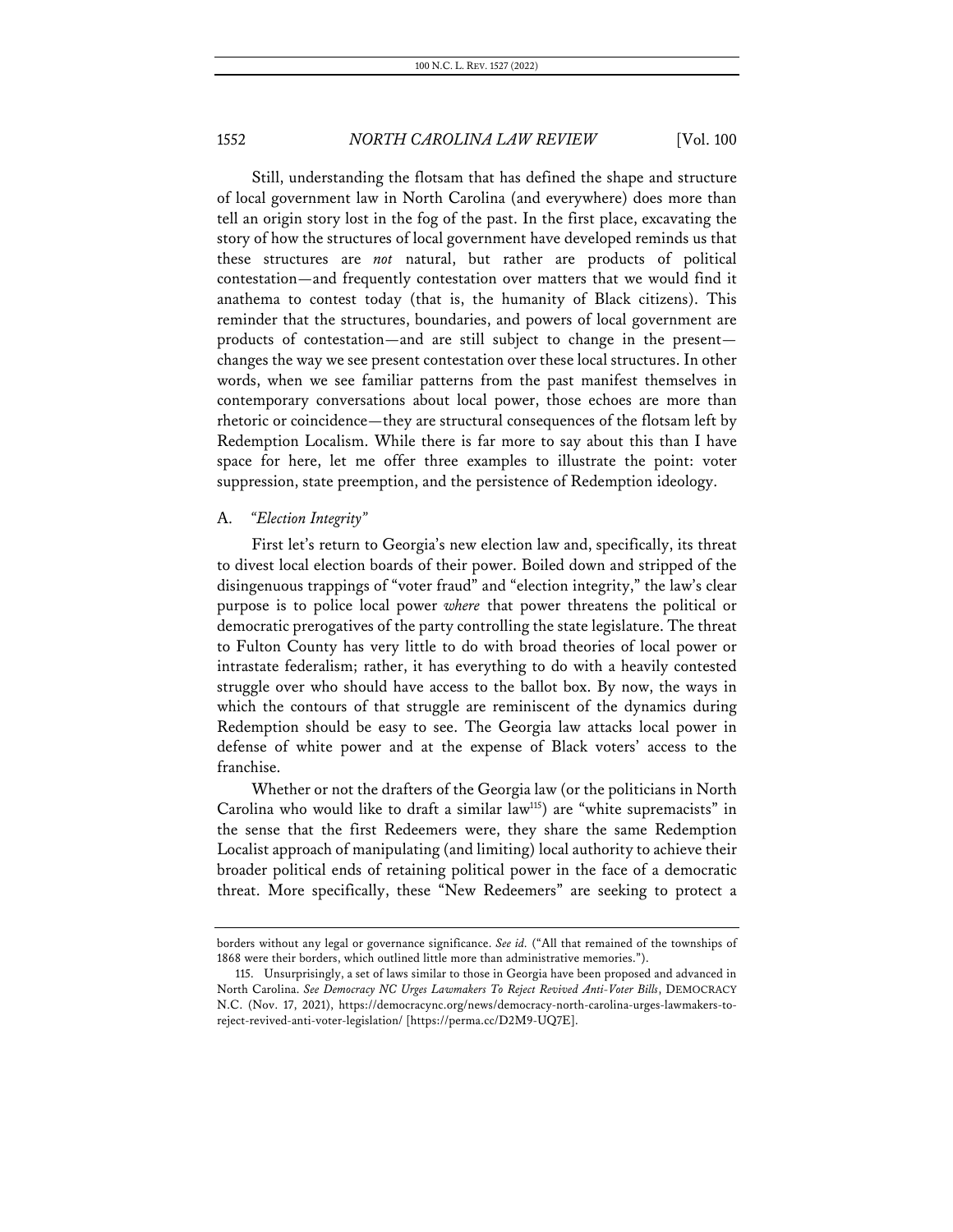political order that is challenged by the fact of demographic change in a multiracial democracy.<sup>116</sup>

But the parallels are more than coincidence or echo—they are structural. What is striking is how the New Redeemers' resort to centralization so closely mirrors the old Redeemers' strategy. It does not really matter whether the New Redeemers are explicitly drawing from the old playbook that supported white supremacy and built the foundation for Jim Crow. The old pathways for manipulating local power have been inscribed in the public law since Redemption. In a sense, the modern-day reenactment that we are seeing is *worse* if it is unintentional. Rather than a draconian or explicitly white supremacist plot, it represents a more insidious reflex toward power-hoarding and selfinterested disfranchisement.

The history of Redemption Localism is ugly in its racial violence and explicit embrace of racial hierarchy and white supremacy. It should alarm us all to see it being reenacted in the present—especially by those who proclaim to be acting "in good faith" and without racial animus. The old legal strategies are still there, and they have not been scrubbed clean of their old bloodstains. Those who pick them up in the present remain Redemption Localists, whether or not they are aware of the connections to white supremacy that lie latent in their struggle. In this instance, with our democracy in the balance, ignorance of history should be no excuse to repeat it.

#### B. *Finding Local Power*

Another way of seeing the echoes of Redemption Localism in the present is to look more directly at the question of how local power is managed, limited, and negotiated at the state level. In every state in the country, there is a balance of power between local governments and state government that structures what powers local governments may exercise. As a general rule, states may "preempt" local legislation and regulation wherever the state legislature chooses. How states choose to navigate this balance is a complex and nuanced question—one that is far too broad to canvas fully here.<sup>117</sup>

<sup>116.</sup> While the change is nowhere near as stark as it was after emancipation, Georgia and other southern states are experiencing rapid demographic change. In 1990 Georgia was 70% white and 27% Black. *See* Saurabh Datar, *Map: Demographic Patterns in Every Georgia County, 1990–2050*, ATLANTA J.- CONST., https://www.ajc.com/news/state--regional/map-when-each-georgia-county-white-residentsbecome-the-minority/UWVTVqmkLK9wU9DC6jv6KL/ [https://perma.cc/E85E-UMWE]. Today, whites make up only 53% of the population, with the Black population growing to 31% and the Hispanic population growing to 10%. *Id.* Projections suggest that by 2040, whites will be a minority in the state. *Id.*

<sup>117.</sup> The growth of what Richard Briffault has called the "new preemption" has been well documented in recent scholarship. *See generally* Richard Briffault, *The Challenge of the New Preemption*, 70 STAN. L. REV. 1995 (2018) (describing the spread of a "new and aggressive form" of state governments preempting local power). As political polarization has grown and the divide between urban and rural politics has widened, state legislatures have increasingly resorted to preemption to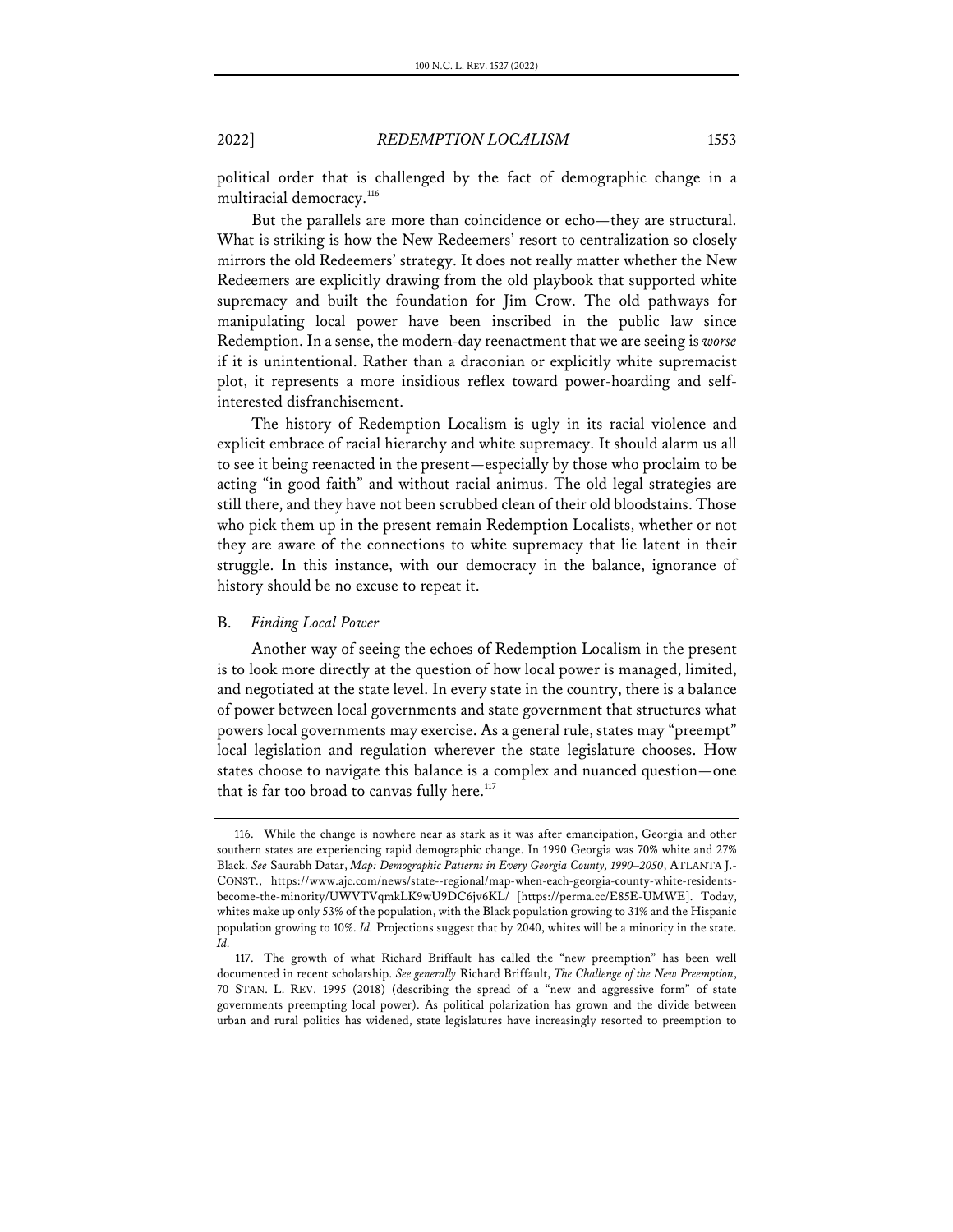What can be fairly said, however, is that North Carolina remains, along with a number of other southern states, broadly skeptical of giving local governments too much freedom and power. While a full canvas of North Carolina's preemption landscape is beyond the scope of this Article,<sup>118</sup> it is worth highlighting one area where the old impulses of Redemption Localism appear to flicker through to the present: Confederate memorials.

Like many southern states, North Carolina has strong laws on the books preventing local governments from removing or altering Confederate monuments. North Carolina's law protects "objects of remembrance" from being "removed, relocated, or altered in any way without the approval of the North Carolina Historical Commission."119 While the law technically includes all monuments, it was passed in 2015 as an explicit bar against the growing movement to remove Confederate monuments, and it has been weaponized for this purpose to prevent local governments from having any control over the monuments.<sup>120</sup>

It might seem as though this is a small matter. While the monuments are records of a violent and racist history, their existence and placement are not necessarily central areas of local concern. But a closer look reveals that these monuments were erected by Redeemers and white supremacists as aggressive claims on public memory.<sup>121</sup> The monuments represent the victory of the politics and project of Redemption—a gauzy paean to the same "old South" and

prevent local officials from enacting policies that they disagree with (from sanctuary policies to sick leave). *See* Erin Adele Scharff, *Hyper Preemption: A Reordering of the State-Local Relationship?*, 106 GEO. L.J. 1469, 1480–84 (2018).

<sup>118.</sup> North Carolina's most prominent and infamous example of politically motivated preemption was the "Bathroom Bill," which banned local governments from passing laws that would allow transgender people to choose which bathroom to use. *See* Chris Marr, *North Carolina Anti-Bias Laws Sprout as 'Bathroom Bill' Era Ends*, BLOOMBERG L. (Nov. 22, 2021, 5:30 AM), https://news. bloomberglaw.com/daily-labor-report/north-carolina-anti-bias-laws-sprout-as-bathroom-bill-era-ends [https://perma.cc/LJ62-8NQU (dark archive)]. Although the law in its harshest form was repealed in 2017, the new compromise still preempted local governments from passing nondiscrimination ordinances. *Id.* This preemptive law expired on December 30, 2020. *Id.*

<sup>119.</sup> N.C. GEN. STAT. § 100-2.1 (LEXIS through Sess. Laws 2021-192 (end) of the 2021 Reg. Sess. of the Gen. Assemb.).

<sup>120.</sup> *See* RICHARD SCHRAGGER & C. ALEX RETZLOFF, LOC. SOLS. SUPPORT CTR., CONFEDERATE MONUMENTS AND PUNITIVE PREEMPTION: THE LATEST ASSAULT ON LOCAL DEMOCRACY 6–7 (2019), https://static1.squarespace.com/static/5ce4377caeb1ce00013a02fd/t/6005018 07fec5e68f58c312d/1610940801206/Confederate+Monuments+Punitive+Preemption+White+Paper+S chragger+Final+June+19+%281%29.pdf [https://perma.cc/VPT4-M2AK].

<sup>121.</sup> Most Confederate monuments were erected between 1890 and 1920 as Redeemers celebrated the victory of white supremacy and Jim Crow. *See* Ryan Best, *Confederate Statues Were Never Really About Preserving History*, FIVETHIRTYEIGHT (July 8, 2020, 7:00 AM), https://projects.fivethirtyeight. com/confederate-statues/ [https://perma.cc/WV4X-Z6GE]. There was another spike in monument construction in the 1950s as white supremacists sought to broadcast their resistance to integration during the Massive Resistance movement that followed the Supreme Court's decision in *Brown v. Board of Education*. *See id.*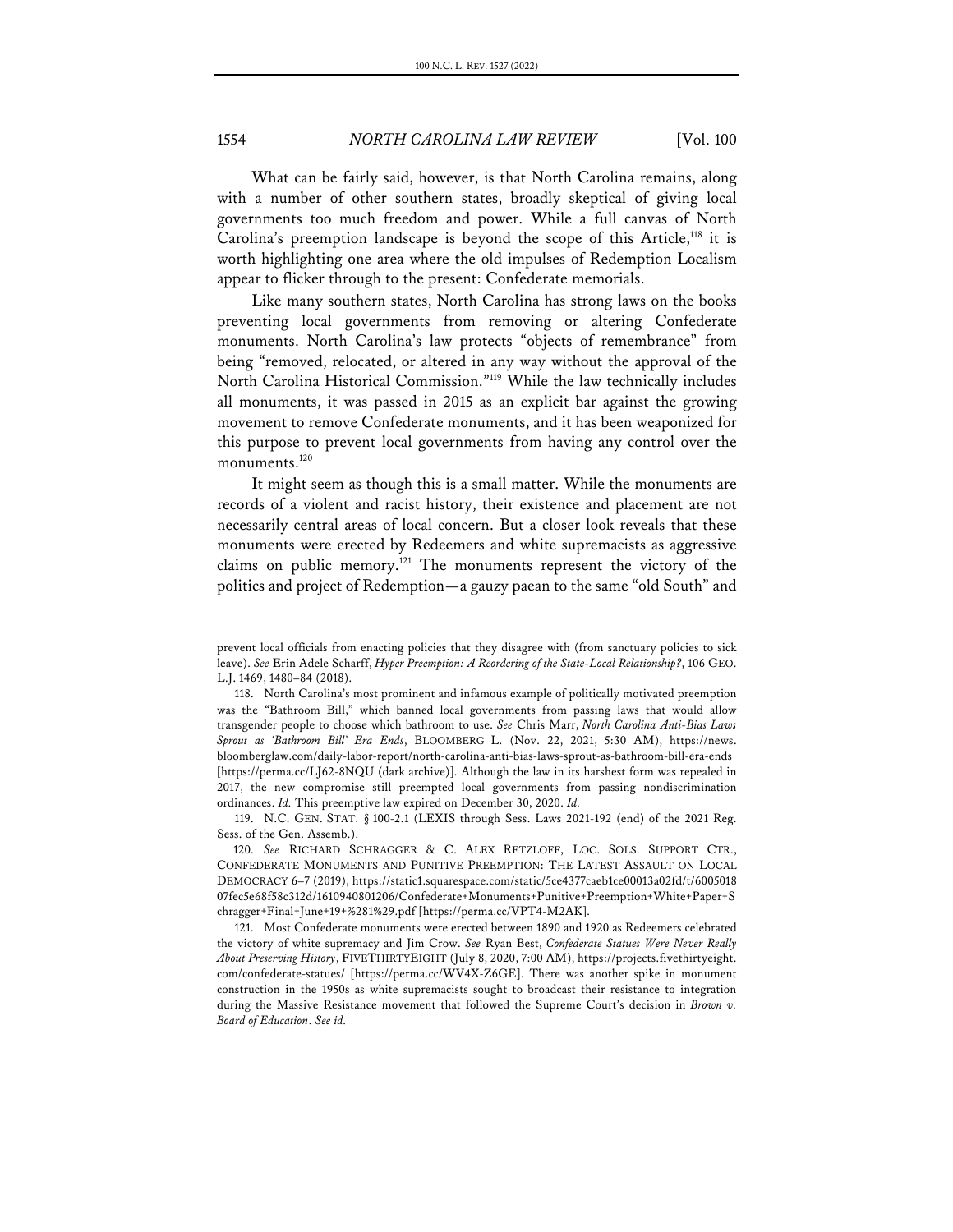the "southern way of life" that the Redeemers rallied around in the 1870s. The local governments that want to remove or move these monuments are advancing a different public narrative. They are questioning the virtues of the Redemption ideology that these monuments represent, and they are hoping to create a public square that is more conducive to the kind of multiracial, participatory democracy that the Redeemers so abhorred.

And so, when the North Carolina legislature bans local governments from moving or removing these monuments, it does more than "preserve history." It chooses a side in an old battle—the wrong side. Redemption Localism's consistent aim has been to protect the old distributions of power against the threat of redistribution and multiracial democracy. Protecting Confederate monuments against local political movements not only feels consistent with the bad old days—it follows the same bad old script.

#### C. *Our Localism and Our Past*

Whatever lessons the story of Redemption Localism helps us learn for our problems today, the most fundamental takeaway is that our local governments—and our ideas of local power—are products of a contested history. Unfortunately, race and racial anxiety have stalked the political history of the United States since the arrival of European colonizers. As alarming as the explicit white supremacy and violence of the Redeemers appears to us today, their story is less an outlier than dispiritingly representative of the messy way laws and legal order were made.

Looking around at our localism today, it is not hard to find examples of how the structural facts of localism continue to maintain and exacerbate inequalities around race, class, and power. Housing segregation, school segregation, resource disparities, and myriad other problems are articulated around the imaginary but immovable borderlines between towns, counties, and school districts. It is all too common for observers and policymakers to see these borders as fixed, and to see the injustices that they exacerbate as unfortunate consequences of a kind of force of nature. But the story of Redemption Localism helps to show that the structural realities of local government are themselves situated in a history of contestation.

Armed with this knowledge, when we look around at fights over local power and local authority, I hope that we can be less fatalistic and more engaged. The flotsam of white supremacy need not be a "fact of life" or the "rule of the road." Our localism is a reflection of our past—and our mistakes. If we want a localism worthy of the best capacities of our democracy, we need to grapple with that past, think deeply about our mistakes, and try to navigate the questions that we encounter with less fatalism and more clear-eyed resolve. I remain drawn to the optimism of Tourgée, who saw the potential to foster a sustained and sustaining multiracial democracy by building from the local. To